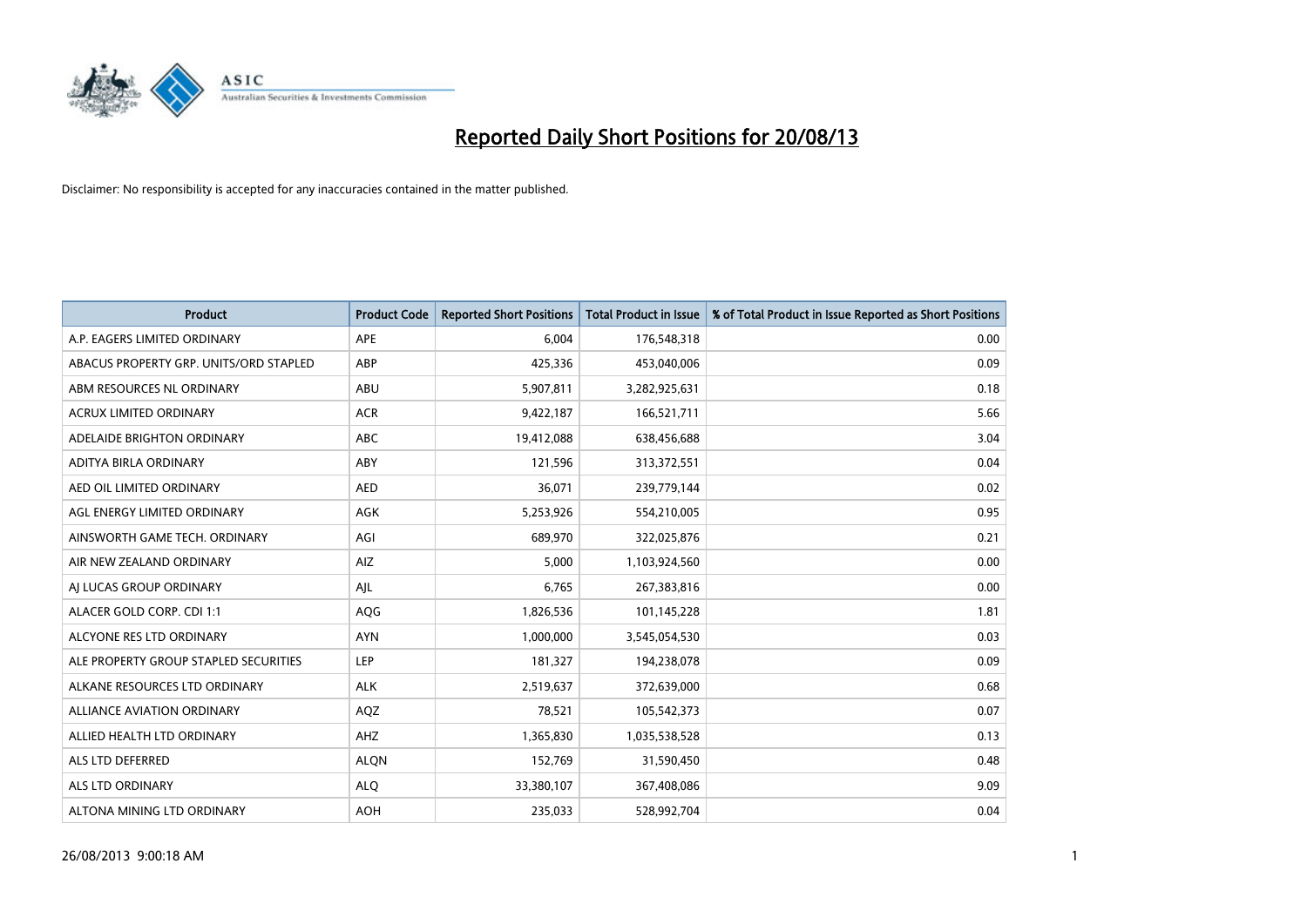

| <b>Product</b>                          | <b>Product Code</b> | <b>Reported Short Positions</b> | <b>Total Product in Issue</b> | % of Total Product in Issue Reported as Short Positions |
|-----------------------------------------|---------------------|---------------------------------|-------------------------------|---------------------------------------------------------|
| ALUMINA LIMITED ORDINARY                | <b>AWC</b>          | 176,448,514                     | 2,806,225,615                 | 6.29                                                    |
| AMALGAMATED HOLDINGS ORDINARY           | AHD                 | 856                             | 157,759,109                   | 0.00                                                    |
| AMCOM TELECOMM, ORDINARY                | AMM                 | 1,087,247                       | 244,557,101                   | 0.44                                                    |
| AMCOR LIMITED ORDINARY                  | AMC                 | 3,170,381                       | 1,206,684,923                 | 0.26                                                    |
| AMP LIMITED ORDINARY                    | AMP                 | 27,364,484                      | 2,944,564,649                 | 0.93                                                    |
| AMPELLA MINING ORDINARY                 | <b>AMX</b>          | 640,082                         | 248,000,493                   | 0.26                                                    |
| ANGLOGOLD ASHANTI CDI 5:1               | AGG                 | 9                               | 89,207,765                    | 0.00                                                    |
| ANSELL LIMITED ORDINARY                 | <b>ANN</b>          | 10,072,527                      | 130,617,963                   | 7.71                                                    |
| ANTARES ENERGY LTD ORDINARY             | <b>AZZ</b>          | 639,065                         | 255,000,000                   | 0.25                                                    |
| ANZ BANKING GRP LTD ORDINARY            | ANZ                 | 6,453,948                       | 2,743,569,323                 | 0.24                                                    |
| APA GROUP STAPLED SECURITIES            | APA                 | 11,669,681                      | 835,750,807                   | 1.40                                                    |
| APN NEWS & MEDIA ORDINARY               | <b>APN</b>          | 18,560,391                      | 661,526,586                   | 2.81                                                    |
| AQUARIUS PLATINUM. ORDINARY             | <b>AOP</b>          | 7,432,000                       | 486,851,336                   | 1.53                                                    |
| AQUILA RESOURCES ORDINARY               | <b>AQA</b>          | 15,133,653                      | 411,804,442                   | 3.67                                                    |
| ARAFURA RESOURCE LTD ORDINARY           | <b>ARU</b>          | 8,367                           | 441,270,644                   | 0.00                                                    |
| ARB CORPORATION ORDINARY                | ARP                 | 805,600                         | 72,481,302                    | 1.11                                                    |
| ARDENT LEISURE GROUP STAPLED SECURITIES | AAD                 | 2,896,382                       | 397,803,987                   | 0.73                                                    |
| ARISTOCRAT LEISURE ORDINARY             | ALL                 | 8,855,168                       | 551,418,047                   | 1.61                                                    |
| ARRIUM LTD ORDINARY                     | ARI                 | 41,764,922                      | 1,355,433,903                 | 3.08                                                    |
| ASCIANO LIMITED ORDINARY                | <b>AIO</b>          | 19,827,932                      | 975,385,664                   | 2.03                                                    |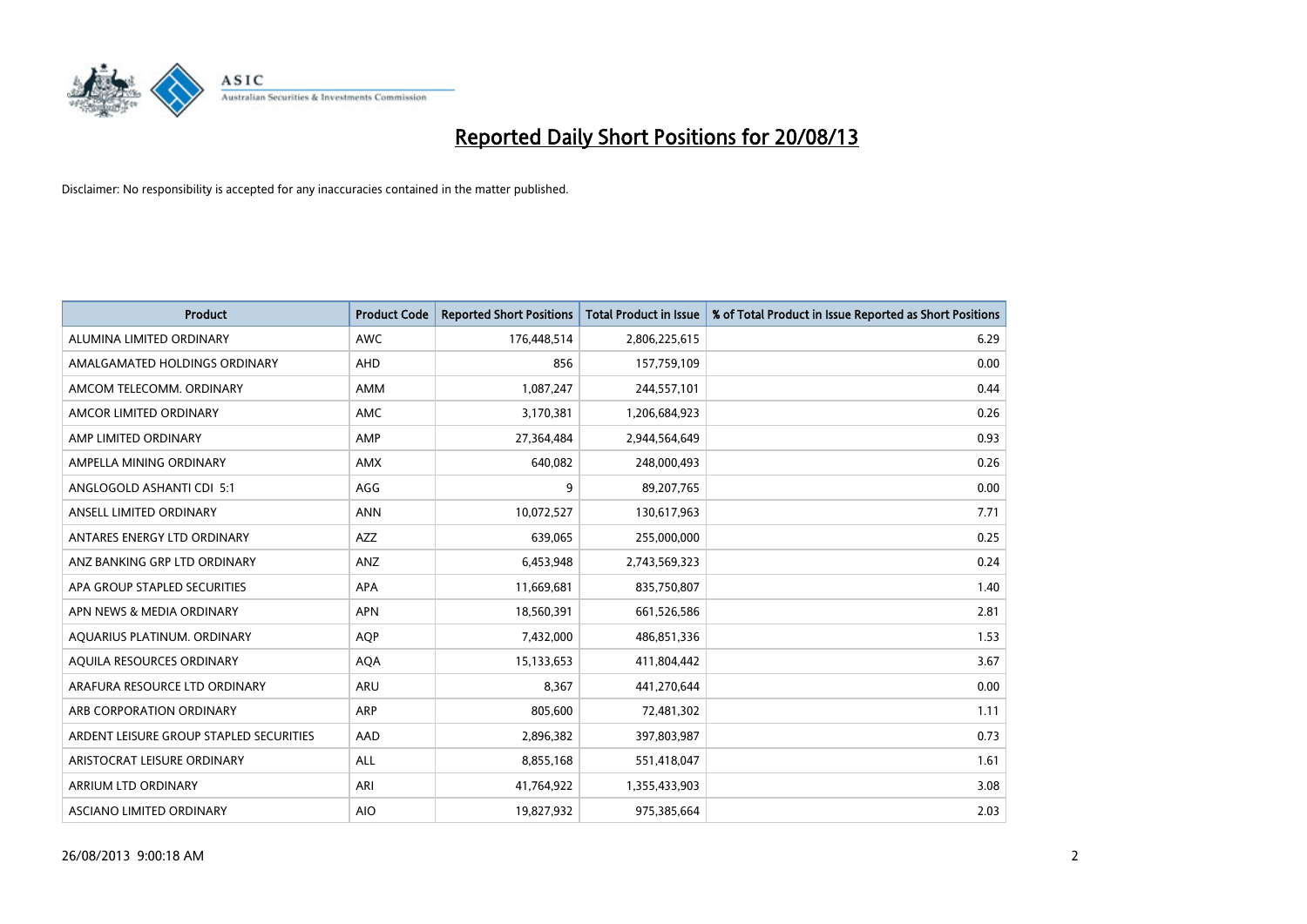

| <b>Product</b>                            | <b>Product Code</b> | <b>Reported Short Positions</b> | <b>Total Product in Issue</b> | % of Total Product in Issue Reported as Short Positions |
|-------------------------------------------|---------------------|---------------------------------|-------------------------------|---------------------------------------------------------|
| ASG GROUP LIMITED ORDINARY                | <b>ASZ</b>          | 1,646,601                       | 206,720,839                   | 0.80                                                    |
| ASPEN GROUP ORD/UNITS STAPLED             | <b>APZ</b>          | 368,600                         | 1,192,665,422                 | 0.03                                                    |
| ASTRO JAP PROP GROUP STAPLED US PROHIBIT. | AJA                 | 9,232                           | 67,211,752                    | 0.01                                                    |
| ASX LIMITED ORDINARY                      | ASX                 | 1,810,580                       | 193,595,162                   | 0.94                                                    |
| ATLAS IRON LIMITED ORDINARY               | <b>AGO</b>          | 45,441,692                      | 909,718,409                   | 5.00                                                    |
| AUCKLAND INTERNATION ORDINARY             | <b>AIA</b>          | 6,000                           | 1,322,564,489                 | 0.00                                                    |
| AURIZON HOLDINGS LTD ORDINARY             | AZJ                 | 1,393,798                       | 2,137,284,503                 | 0.07                                                    |
| AURORA OIL & GAS ORDINARY                 | <b>AUT</b>          | 5,424,855                       | 448,785,778                   | 1.21                                                    |
| AUSDRILL LIMITED ORDINARY                 | ASL                 | 20,077,129                      | 312,277,224                   | 6.43                                                    |
| AUSENCO LIMITED ORDINARY                  | <b>AAX</b>          | 1,459,942                       | 123,527,574                   | 1.18                                                    |
| AUSTAL LIMITED ORDINARY                   | ASB                 | 541,449                         | 346,007,639                   | 0.16                                                    |
| <b>AUSTBROKERS HOLDINGS ORDINARY</b>      | <b>AUB</b>          | 3,962                           | 58,148,980                    | 0.01                                                    |
| AUSTIN ENGINEERING ORDINARY               | ANG                 | 338,416                         | 73,164,403                    | 0.46                                                    |
| AUSTRALAND PROPERTY STAPLED SECURITY      | <b>ALZ</b>          | 1,216,186                       | 578,324,670                   | 0.21                                                    |
| AUSTRALIAN AGRICULT, ORDINARY             | <b>AAC</b>          | 2,866,606                       | 313,113,358                   | 0.92                                                    |
| AUSTRALIAN EDUCATION UNITS                | <b>AEU</b>          | 4,127                           | 175,465,397                   | 0.00                                                    |
| AUSTRALIAN INFR LTD ORDINARY              | <b>AIX</b>          | 76,125                          | 620,733,944                   | 0.01                                                    |
| AUSTRALIAN PHARM. ORDINARY                | API                 | 216,364                         | 488,115,883                   | 0.04                                                    |
| AUTOMOTIVE HOLDINGS ORDINARY              | <b>AHE</b>          | 598,612                         | 260,579,682                   | 0.23                                                    |
| AVIENNINGS LIMITED ORDINARY               | <b>AVJ</b>          | 2,191,391                       | 384,423,851                   | 0.57                                                    |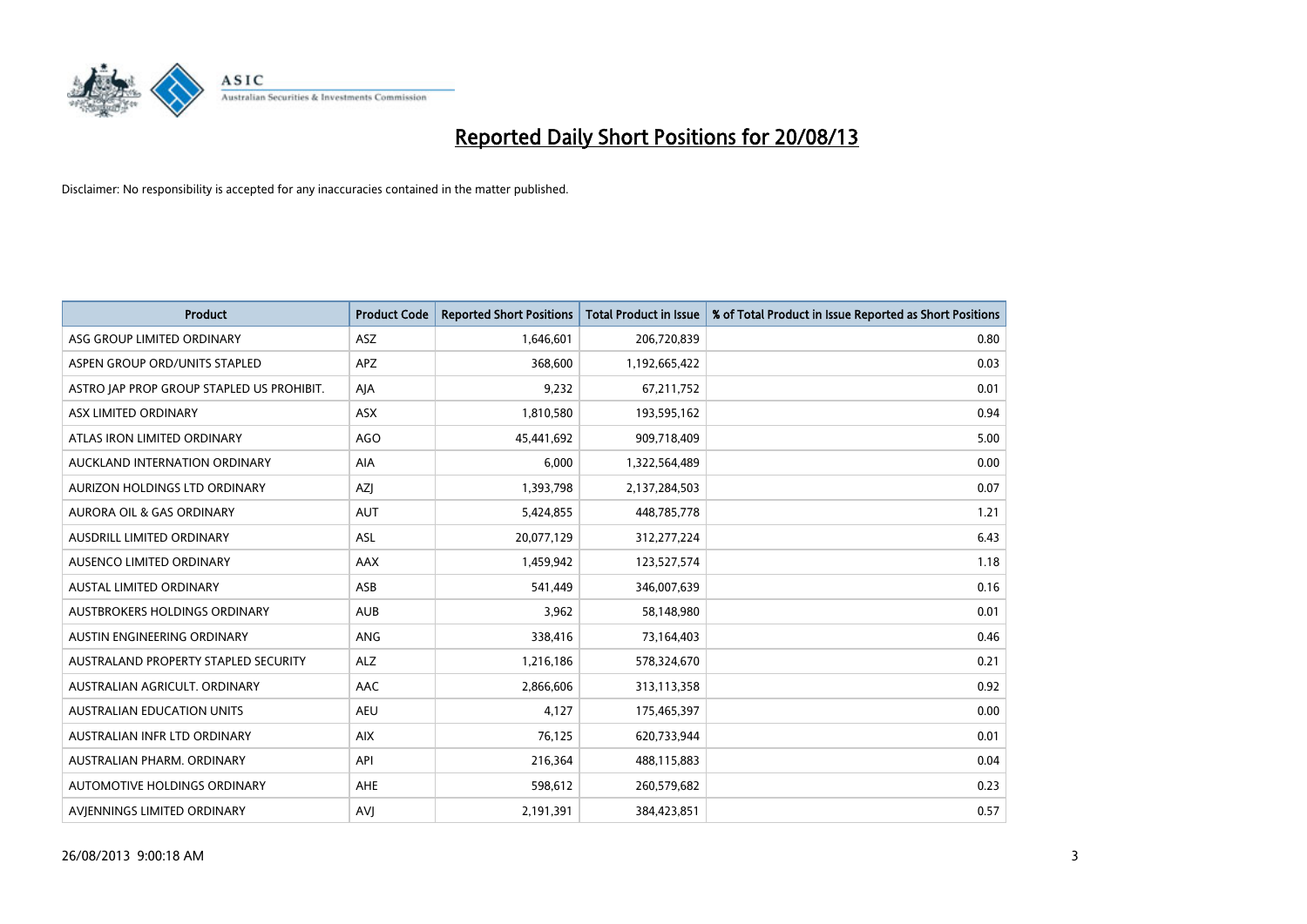

| <b>Product</b>                         | <b>Product Code</b> | <b>Reported Short Positions</b> | <b>Total Product in Issue</b> | % of Total Product in Issue Reported as Short Positions |
|----------------------------------------|---------------------|---------------------------------|-------------------------------|---------------------------------------------------------|
| AWE LIMITED ORDINARY                   | <b>AWE</b>          | 1,129,319                       | 522,116,985                   | 0.22                                                    |
| BANDANNA ENERGY ORDINARY               | <b>BND</b>          | 23,196,482                      | 528,481,199                   | 4.39                                                    |
| BANK OF QUEENSLAND. ORDINARY           | <b>BOQ</b>          | 6,801,168                       | 319,809,993                   | 2.13                                                    |
| <b>BASE RES LIMITED ORDINARY</b>       | <b>BSE</b>          | 4,093,730                       | 561,840,029                   | 0.73                                                    |
| BATHURST RES NZ LTD ORDINARY           | <b>BRL</b>          | 43,437,014                      | 699,247,997                   | 6.21                                                    |
| <b>BC IRON LIMITED ORDINARY</b>        | <b>BCI</b>          | 580,888                         | 123,453,630                   | 0.47                                                    |
| BEACH ENERGY LIMITED ORDINARY          | <b>BPT</b>          | 23,397,952                      | 1,269,399,183                 | 1.84                                                    |
| BEADELL RESOURCE LTD ORDINARY          | <b>BDR</b>          | 59,483,559                      | 788,277,280                   | 7.55                                                    |
| <b>BEGA CHEESE LTD ORDINARY</b>        | <b>BGA</b>          | 52,717                          | 151,866,050                   | 0.03                                                    |
| BENDIGO AND ADELAIDE ORDINARY          | <b>BEN</b>          | 12,979,253                      | 407,213,324                   | 3.19                                                    |
| BERKELEY RESOURCES ORDINARY            | <b>BKY</b>          | 588,351                         | 179,393,323                   | 0.33                                                    |
| <b>BHP BILLITON LIMITED ORDINARY</b>   | <b>BHP</b>          | 7,068,435                       | 3,211,691,105                 | 0.22                                                    |
| <b>BILLABONG ORDINARY</b>              | <b>BBG</b>          | 23,908,978                      | 478,944,292                   | 4.99                                                    |
| <b>BIONOMICS LIMITED ORDINARY</b>      | <b>BNO</b>          | 84,365                          | 411,210,182                   | 0.02                                                    |
| <b>BLACKMORES LIMITED ORDINARY</b>     | <b>BKL</b>          | 6,225                           | 16,973,764                    | 0.04                                                    |
| BLACKTHORN RESOURCES ORD US PROHIBITED | <b>BTR</b>          | 473,466                         | 164,285,950                   | 0.29                                                    |
| BLUESCOPE STEEL LTD ORDINARY           | <b>BSL</b>          | 3,934,957                       | 558,733,728                   | 0.70                                                    |
| <b>BOART LONGYEAR ORDINARY</b>         | <b>BLY</b>          | 42,680,977                      | 461,163,412                   | 9.26                                                    |
| <b>BOOM LOGISTICS ORDINARY</b>         | <b>BOL</b>          | 125                             | 470,598,576                   | 0.00                                                    |
| BORAL LIMITED. ORDINARY                | <b>BLD</b>          | 56,069,667                      | 774,000,641                   | 7.24                                                    |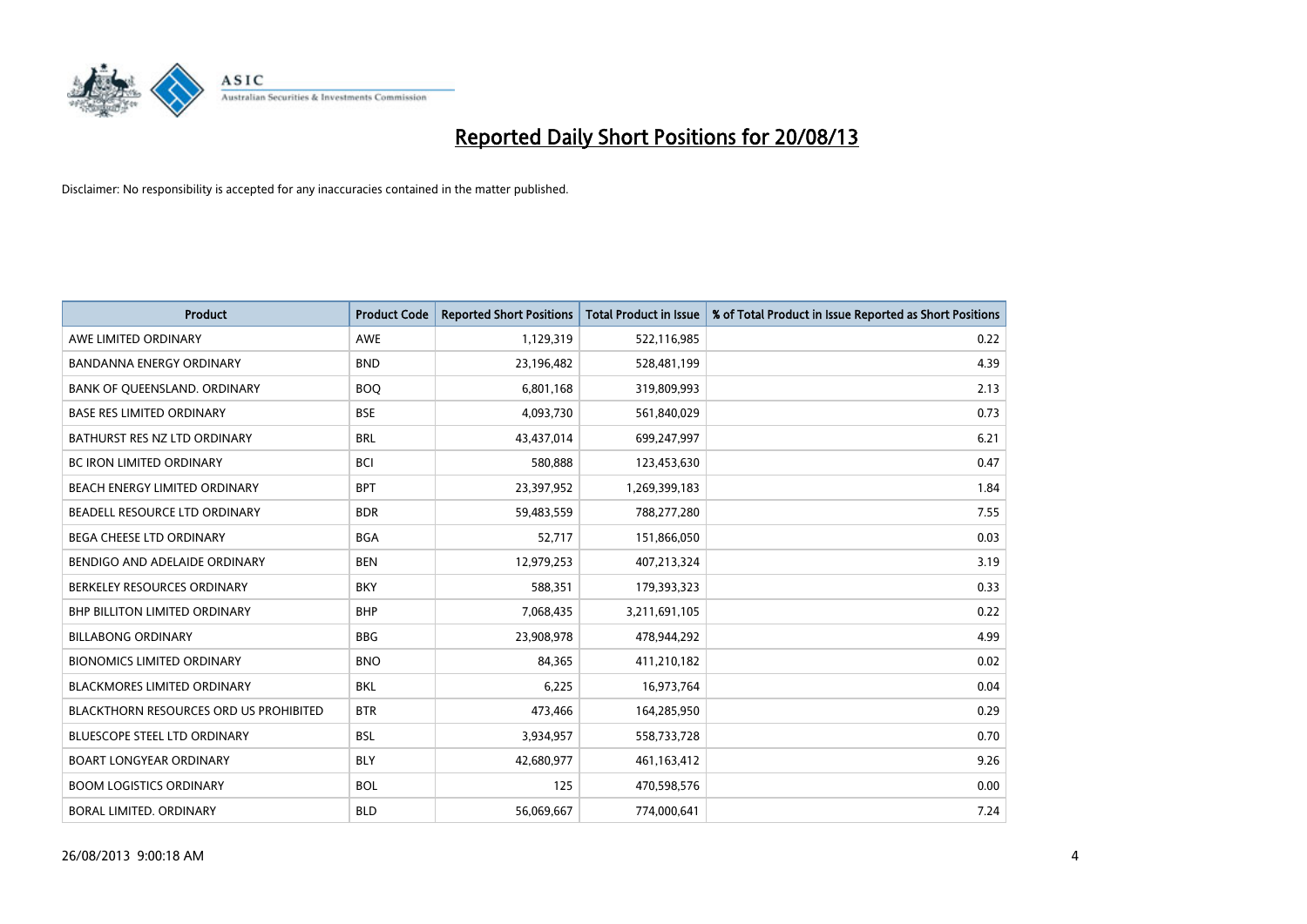

| <b>Product</b>                       | <b>Product Code</b> | <b>Reported Short Positions</b> | <b>Total Product in Issue</b> | % of Total Product in Issue Reported as Short Positions |
|--------------------------------------|---------------------|---------------------------------|-------------------------------|---------------------------------------------------------|
| <b>BRADKEN LIMITED ORDINARY</b>      | <b>BKN</b>          | 17,622,401                      | 169,240,662                   | 10.41                                                   |
| <b>BRAMBLES LIMITED ORDINARY</b>     | <b>BXB</b>          | 2,437,793                       | 1,557,435,403                 | 0.16                                                    |
| BREVILLE GROUP LTD ORDINARY          | <b>BRG</b>          | 5,699,607                       | 130,095,322                   | 4.38                                                    |
| <b>BRICKWORKS LIMITED ORDINARY</b>   | <b>BKW</b>          | 10,145                          | 147,818,132                   | 0.01                                                    |
| BROCKMAN MINING LTD ORDINARY         | <b>BCK</b>          | 90,995                          | 7,894,482,131                 | 0.00                                                    |
| BT INVESTMENT MNGMNT ORDINARY        | <b>BTT</b>          | 76,709                          | 278,100,237                   | 0.03                                                    |
| <b>BUCCANEER ENERGY LTD ORDINARY</b> | <b>BCC</b>          | 20,127                          | 2,398,671,956                 | 0.00                                                    |
| <b>BURU ENERGY ORDINARY</b>          | <b>BRU</b>          | 12,368,359                      | 295,336,429                   | 4.19                                                    |
| <b>BWP TRUST ORDINARY UNITS</b>      | <b>BWP</b>          | 13,365,745                      | 537,753,954                   | 2.49                                                    |
| CABCHARGE AUSTRALIA ORDINARY         | CAB                 | 11,769,204                      | 120,430,683                   | 9.77                                                    |
| CALTEX AUSTRALIA ORDINARY            | <b>CTX</b>          | 1,586,210                       | 270,000,000                   | 0.59                                                    |
| CAPE LAMBERT RES LTD ORDINARY        | <b>CFE</b>          | 703,833                         | 679,691,942                   | 0.10                                                    |
| CARABELLA RES LTD ORDINARY           | <b>CLR</b>          | 100,000                         | 152,361,547                   | 0.07                                                    |
| <b>CARBON ENERGY ORDINARY</b>        | <b>CNX</b>          | 117,995                         | 786,889,705                   | 0.01                                                    |
| <b>CARDNO LIMITED ORDINARY</b>       | CDD                 | 10,692,829                      | 143,726,327                   | 7.44                                                    |
| CARNARVON PETROLEUM ORDINARY         | <b>CVN</b>          | 39,246                          | 934,109,501                   | 0.00                                                    |
| CARSALES.COM LTD ORDINARY            | <b>CRZ</b>          | 2,138,308                       | 236,201,964                   | 0.91                                                    |
| CASH CONVERTERS ORDINARY             | CCV                 | 3,708,930                       | 423,861,025                   | 0.88                                                    |
| CEDAR WOODS PROP. ORDINARY           | <b>CWP</b>          | 60,016                          | 73,359,551                    | 0.08                                                    |
| CENTRAL PETROLEUM ORDINARY           | <b>CTP</b>          | 756,248                         | 1,546,078,845                 | 0.05                                                    |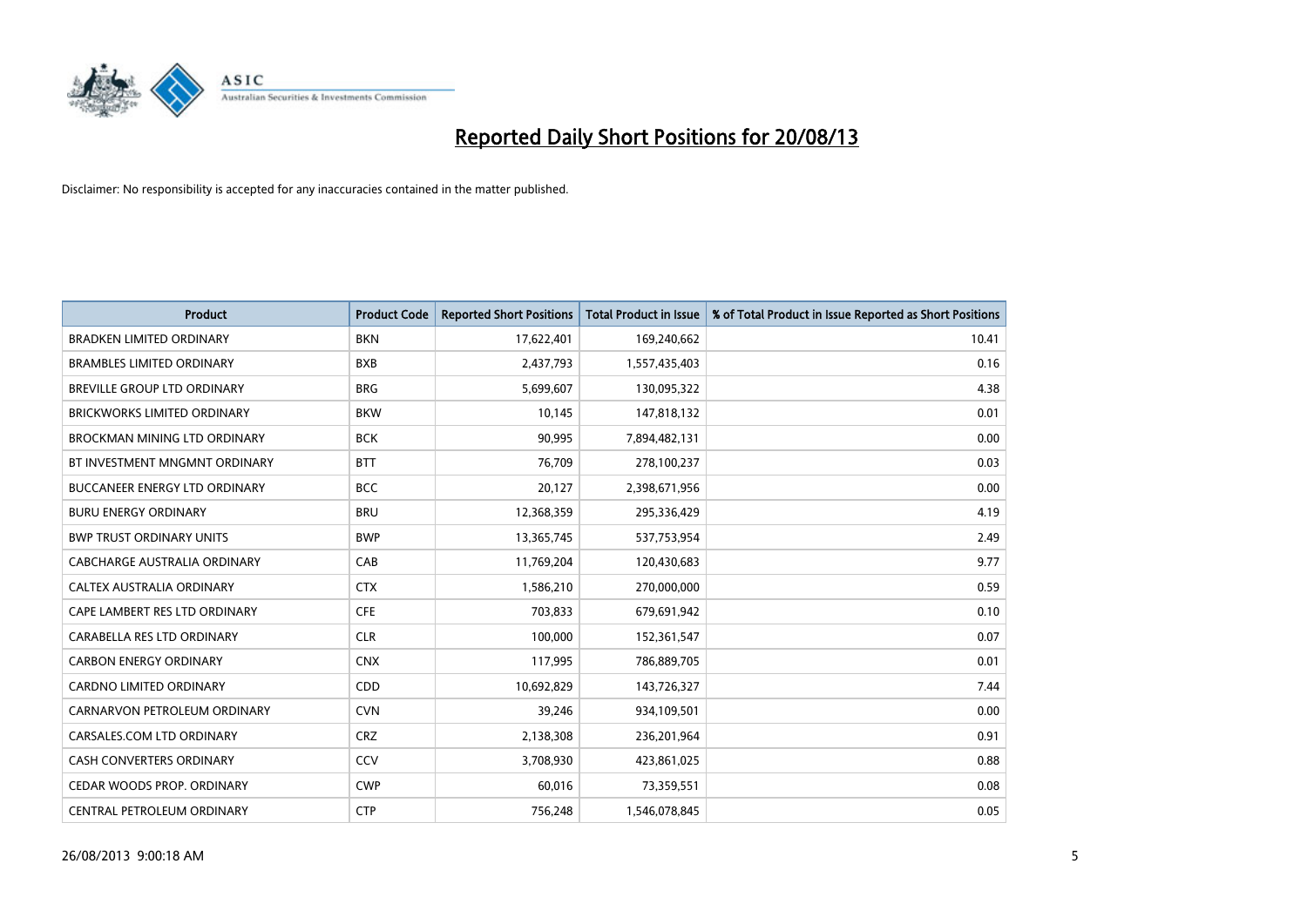

| <b>Product</b>                          | <b>Product Code</b> | <b>Reported Short Positions</b> | <b>Total Product in Issue</b> | % of Total Product in Issue Reported as Short Positions |
|-----------------------------------------|---------------------|---------------------------------|-------------------------------|---------------------------------------------------------|
| <b>CERAMIC FUEL CELLS ORDINARY</b>      | <b>CFU</b>          | 275,012                         | 1,591,941,620                 | 0.02                                                    |
| CFS RETAIL TRUST GRP STAPLED SECURITIES | <b>CFX</b>          | 66,621,478                      | 2,828,495,659                 | 2.36                                                    |
| CHALLENGER DIV.PRO. STAPLED UNITS       | <b>CDI</b>          | 1,446                           | 214,101,013                   | 0.00                                                    |
| <b>CHALLENGER LIMITED ORDINARY</b>      | <b>CGF</b>          | 3,016,087                       | 530,862,585                   | 0.57                                                    |
| CHANDLER MACLEOD LTD ORDINARY           | <b>CMG</b>          | 261,522                         | 469,679,390                   | 0.06                                                    |
| CHARTER HALL GROUP STAPLED US PROHIBIT. | <b>CHC</b>          | 353,815                         | 302,262,312                   | 0.12                                                    |
| <b>CHARTER HALL RETAIL UNITS</b>        | <b>CQR</b>          | 4,861,812                       | 337,582,974                   | 1.44                                                    |
| <b>CHORUS LIMITED ORDINARY</b>          | <b>CNU</b>          | 77,127                          | 389,299,049                   | 0.02                                                    |
| CITIGOLD CORP LTD ORDINARY              | <b>CTO</b>          | 153,427                         | 1,352,907,765                 | 0.01                                                    |
| <b>CLOUGH LIMITED ORDINARY</b>          | <b>CLO</b>          | 785,221                         | 777,090,670                   | 0.10                                                    |
| COAL OF AFRICA LTD ORDINARY             | <b>CZA</b>          | 10,326                          | 1,048,368,613                 | 0.00                                                    |
| COALSPUR MINES LTD ORDINARY             | <b>CPL</b>          | 9,250,276                       | 641,244,435                   | 1.44                                                    |
| COCA-COLA AMATIL ORDINARY               | <b>CCL</b>          | 15,253,020                      | 763,590,249                   | 2.00                                                    |
| <b>COCHLEAR LIMITED ORDINARY</b>        | <b>COH</b>          | 5,877,945                       | 57,040,932                    | 10.30                                                   |
| <b>COCKATOO COAL ORDINARY</b>           | COK                 | 11,314,956                      | 1,021,101,465                 | 1.11                                                    |
| CODAN LIMITED ORDINARY                  | <b>CDA</b>          | 844,229                         | 176,926,104                   | 0.48                                                    |
| COFFEY INTERNATIONAL ORDINARY           | <b>COF</b>          | 41,002                          | 255,833,165                   | 0.02                                                    |
| <b>COGSTATE LTD ORDINARY</b>            | <b>CGS</b>          | 8,084                           | 77,488,085                    | 0.01                                                    |
| <b>COLLECTION HOUSE ORDINARY</b>        | <b>CLH</b>          | 700,000                         | 115,437,740                   | 0.61                                                    |
| COLLINS FOODS LTD ORDINARY              | <b>CKF</b>          | 528,002                         | 93,000,003                    | 0.57                                                    |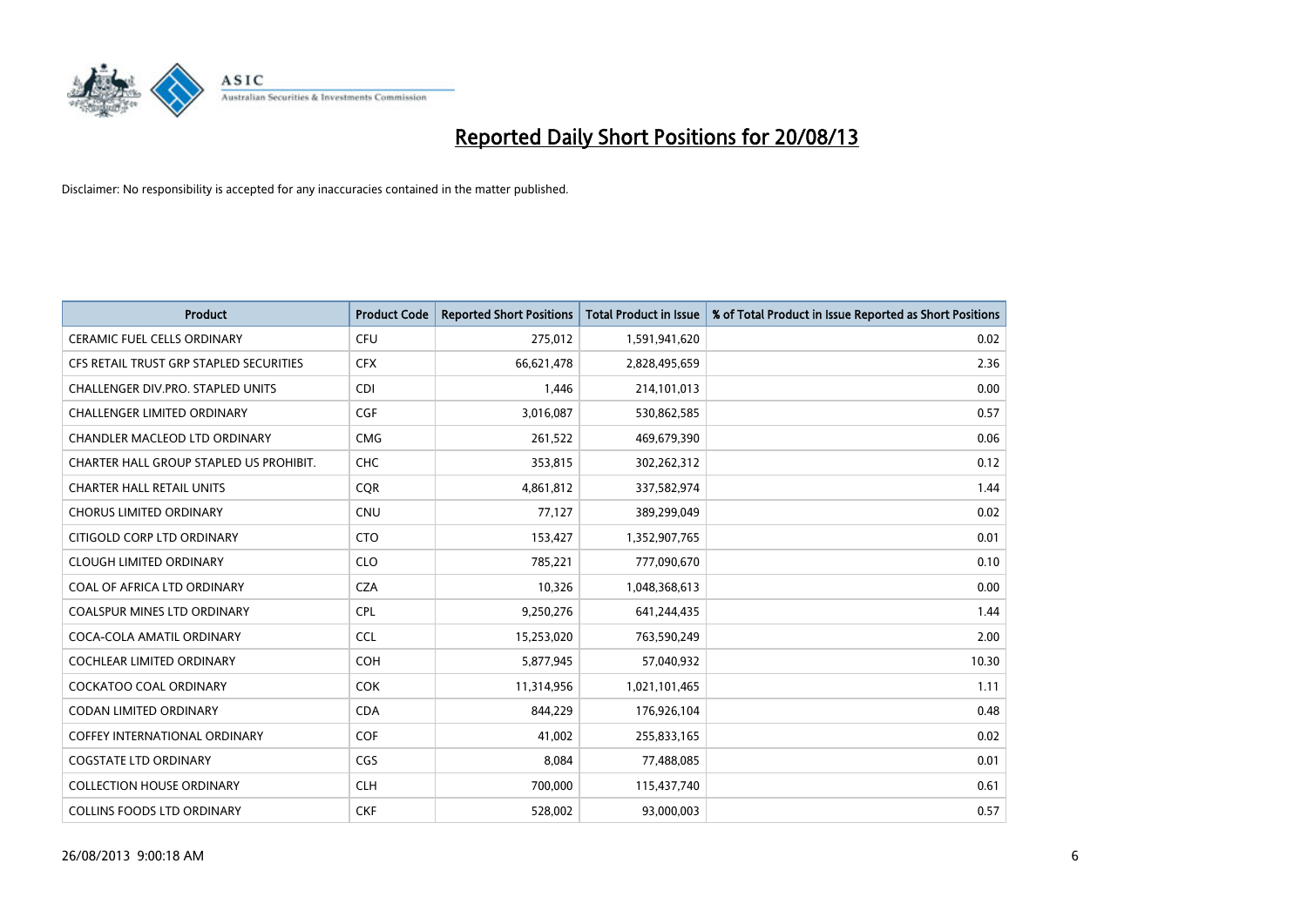

| <b>Product</b>                      | <b>Product Code</b> | <b>Reported Short Positions</b> | <b>Total Product in Issue</b> | % of Total Product in Issue Reported as Short Positions |
|-------------------------------------|---------------------|---------------------------------|-------------------------------|---------------------------------------------------------|
| COMMONWEALTH BANK, ORDINARY         | <b>CBA</b>          | 9,735,883                       | 1,611,928,836                 | 0.60                                                    |
| COMMONWEALTH PROP ORDINARY UNITS    | <b>CPA</b>          | 40,931,196                      | 2,347,003,413                 | 1.74                                                    |
| <b>COMPASS RESOURCES ORDINARY</b>   | <b>CMR</b>          | 7,472                           | 1,403,744,100                 | 0.00                                                    |
| <b>COMPUTERSHARE LTD ORDINARY</b>   | <b>CPU</b>          | 10,872,885                      | 556,203,079                   | 1.95                                                    |
| <b>CORP TRAVEL LIMITED ORDINARY</b> | <b>CTD</b>          | 242,808                         | 78,081,184                    | 0.31                                                    |
| <b>CREDIT CORP GROUP ORDINARY</b>   | <b>CCP</b>          | 13,405                          | 45,932,899                    | 0.03                                                    |
| CROMWELL PROP STAPLED SECURITIES    | <b>CMW</b>          | 1,126,384                       | 1,713,934,942                 | 0.07                                                    |
| <b>CROWE HORWATH AUS ORDINARY</b>   | <b>CRH</b>          | 940,535                         | 269,665,096                   | 0.35                                                    |
| <b>CROWN LIMITED ORDINARY</b>       | <b>CWN</b>          | 4,451,208                       | 728,394,185                   | 0.61                                                    |
| <b>CSG LIMITED ORDINARY</b>         | CSV                 | 50,079                          | 278,155,477                   | 0.02                                                    |
| <b>CSL LIMITED ORDINARY</b>         | <b>CSL</b>          | 523,211                         | 487,091,966                   | 0.11                                                    |
| <b>CSR LIMITED ORDINARY</b>         | <b>CSR</b>          | 36,995,082                      | 506,000,315                   | 7.31                                                    |
| <b>CUDECO LIMITED ORDINARY</b>      | CDU                 | 7,767,115                       | 205,017,174                   | 3.79                                                    |
| DART ENERGY LTD ORDINARY            | <b>DTE</b>          | 15,055,554                      | 878,789,752                   | 1.71                                                    |
| DATA#3 LIMITED ORDINARY             | <b>DTL</b>          | 134,973                         | 153,974,950                   | 0.09                                                    |
| DAVID JONES LIMITED ORDINARY        | <b>DIS</b>          | 65,465,962                      | 535,002,401                   | 12.24                                                   |
| DECMIL GROUP LIMITED ORDINARY       | <b>DCG</b>          | 3,282,869                       | 168,203,219                   | 1.95                                                    |
| DEEP YELLOW LIMITED ORDINARY        | <b>DYL</b>          | 100,002                         | 1,562,794,247                 | 0.01                                                    |
| DEXUS PROPERTY GROUP STAPLED UNITS  | <b>DXS</b>          | 13,186,971                      | 4,701,957,390                 | 0.28                                                    |
| DISCOVERY METALS LTD ORDINARY       | <b>DML</b>          | 13,386,674                      | 486,986,451                   | 2.75                                                    |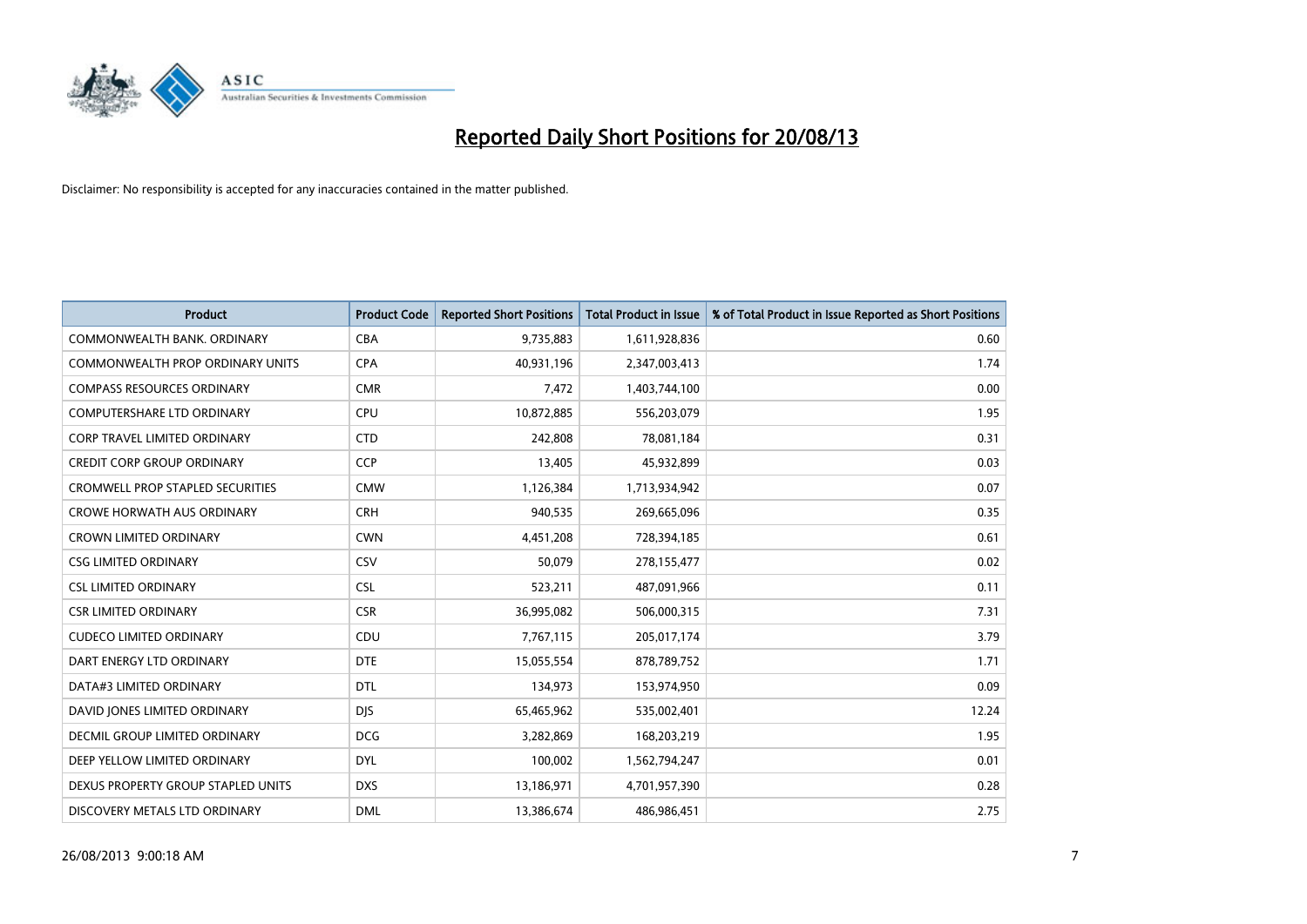

| <b>Product</b>                       | <b>Product Code</b> | <b>Reported Short Positions</b> | <b>Total Product in Issue</b> | % of Total Product in Issue Reported as Short Positions |
|--------------------------------------|---------------------|---------------------------------|-------------------------------|---------------------------------------------------------|
| DOMINO PIZZA ENTERPR ORDINARY        | <b>DMP</b>          | 350,462                         | 70,192,674                    | 0.50                                                    |
| DORAY MINERALS LTD ORDINARY          | <b>DRM</b>          | 17,473                          | 141,866,768                   | 0.01                                                    |
| DOWNER EDI LIMITED ORDINARY          | <b>DOW</b>          | 11,208,148                      | 433,409,429                   | 2.59                                                    |
| DRILLSEARCH ENERGY ORDINARY          | <b>DLS</b>          | 15,275,029                      | 427,753,371                   | 3.57                                                    |
| DUET GROUP STAPLED US PROHIBIT.      | <b>DUE</b>          | 590,883                         | 1,188,651,841                 | 0.05                                                    |
| DULUXGROUP LIMITED ORDINARY          | <b>DLX</b>          | 3,397,234                       | 377,019,430                   | 0.90                                                    |
| DWS LTD ORDINARY                     | <b>DWS</b>          | 463,550                         | 132,362,763                   | 0.35                                                    |
| ECHO ENTERTAINMENT ORDINARY          | <b>EGP</b>          | 3,639,369                       | 825,672,730                   | 0.44                                                    |
| <b>ELDERS LIMITED ORDINARY</b>       | <b>ELD</b>          | 18,246,307                      | 455,013,329                   | 4.01                                                    |
| ELEMENTAL MINERALS ORDINARY          | <b>ELM</b>          | 4,955                           | 288,587,228                   | 0.00                                                    |
| ELEMENTOS LIMITED ORDINARY           | <b>ELT</b>          | 16                              | 188,638,746                   | 0.00                                                    |
| <b>EMECO HOLDINGS ORDINARY</b>       | <b>EHL</b>          | 19,886,023                      | 599,675,707                   | 3.32                                                    |
| <b>ENDEAVOUR MIN CORP CDI 1:1</b>    | <b>EVR</b>          | 277,596                         | 101,150,560                   | 0.27                                                    |
| <b>ENERGY RESOURCES ORDINARY 'A'</b> | <b>ERA</b>          | 12,561,320                      | 517,725,062                   | 2.43                                                    |
| <b>ENERGY WORLD CORPOR, ORDINARY</b> | <b>EWC</b>          | 25,577,486                      | 1,734,166,672                 | 1.47                                                    |
| <b>ENVESTRA LIMITED ORDINARY</b>     | <b>ENV</b>          | 5,901,122                       | 1,796,808,474                 | 0.33                                                    |
| EQUATORIAL RES LTD ORDINARY          | EQX                 | 8                               | 121,885,353                   | 0.00                                                    |
| ERM POWER LIMITED ORDINARY           | EPW                 | 13,782                          | 207,499,601                   | 0.01                                                    |
| <b>ESERVGLOBAL LIMITED ORDINARY</b>  | ESV                 | 7,244,497                       | 249,045,997                   | 2.91                                                    |
| EVOLUTION MINING LTD ORDINARY        | <b>EVN</b>          | 26,438,699                      | 708,092,989                   | 3.73                                                    |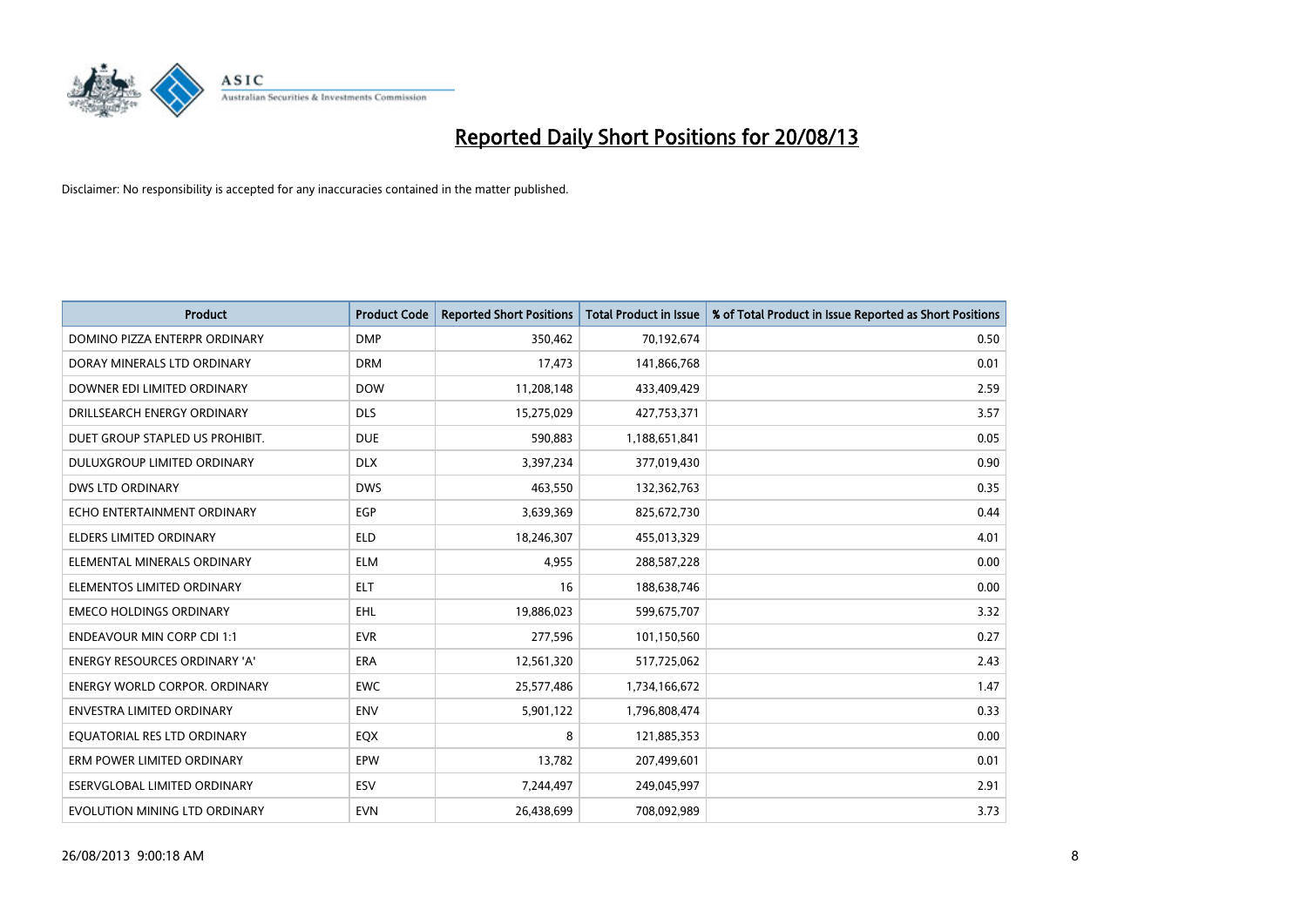

| <b>Product</b>                         | <b>Product Code</b> | <b>Reported Short Positions</b> | <b>Total Product in Issue</b> | % of Total Product in Issue Reported as Short Positions |
|----------------------------------------|---------------------|---------------------------------|-------------------------------|---------------------------------------------------------|
| FAIRFAX MEDIA LTD ORDINARY             | <b>FXJ</b>          | 340,792,624                     | 2,351,955,725                 | 14.49                                                   |
| <b>FANTASTIC HOLDINGS ORDINARY</b>     | <b>FAN</b>          | 30,083                          | 103,068,398                   | 0.03                                                    |
| FAR LTD ORDINARY                       | <b>FAR</b>          | 23,036,061                      | 2,499,846,742                 | 0.92                                                    |
| FEDERATION CNTRES ORD/UNIT STAPLED SEC | <b>FDC</b>          | 5,683,799                       | 1,427,641,565                 | 0.40                                                    |
| FINBAR GROUP LIMITED ORDINARY          | <b>FRI</b>          | 5,362                           | 218,006,169                   | 0.00                                                    |
| FISHER & PAYKEL H. ORDINARY            | <b>FPH</b>          | 230,999                         | 546,537,428                   | 0.04                                                    |
| FKP PROPERTY GROUP STAPLED SECURITIES  | <b>FKP</b>          | 9,452,443                       | 321,578,705                   | 2.94                                                    |
| FLEETWOOD CORP ORDINARY                | <b>FWD</b>          | 2,159,353                       | 60,522,619                    | 3.57                                                    |
| FLETCHER BUILDING ORDINARY             | <b>FBU</b>          | 3,879,370                       | 686,096,427                   | 0.57                                                    |
| FLEXIGROUP LIMITED ORDINARY            | <b>FXL</b>          | 5,527                           | 302,305,394                   | 0.00                                                    |
| <b>FLIGHT CENTRE ORDINARY</b>          | <b>FLT</b>          | 9,202,236                       | 100,430,746                   | 9.16                                                    |
| FLINDERS MINES LTD ORDINARY            | <b>FMS</b>          | 5,349,345                       | 1,824,843,676                 | 0.29                                                    |
| FOCUS MINERALS LTD ORDINARY            | <b>FML</b>          | 33,833,075                      | 9,137,375,877                 | 0.37                                                    |
| <b>FORGE GROUP LIMITED ORDINARY</b>    | FGE                 | 882,049                         | 86,169,014                    | 1.02                                                    |
| FORTESCUE METALS GRP ORDINARY          | <b>FMG</b>          | 158,685,226                     | 3,113,798,659                 | 5.10                                                    |
| <b>G.U.D. HOLDINGS ORDINARY</b>        | <b>GUD</b>          | 6,052,867                       | 71,341,319                    | 8.48                                                    |
| <b>G8 EDUCATION LIMITED ORDINARY</b>   | <b>GEM</b>          | 2,723,882                       | 273,190,260                   | 1.00                                                    |
| <b>GALAXY RESOURCES ORDINARY</b>       | GXY                 | 6,423,494                       | 782,446,347                   | 0.82                                                    |
| <b>GENETIC TECHNOLOGIES ORDINARY</b>   | GTG                 | 67,110                          | 506,027,375                   | 0.01                                                    |
| <b>GEODYNAMICS LIMITED ORDINARY</b>    | GDY                 | 850                             | 406,452,608                   | 0.00                                                    |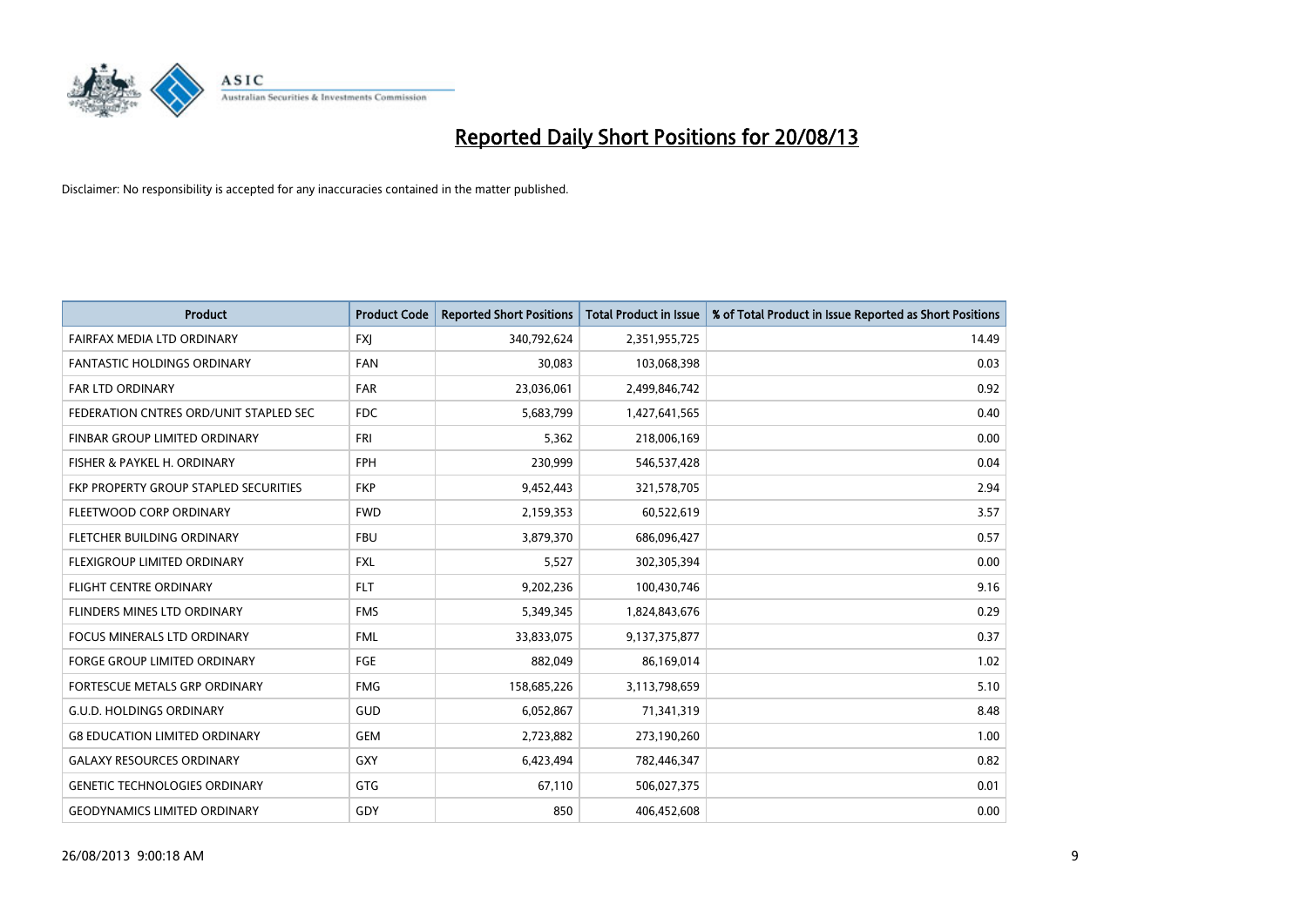

| <b>Product</b>                                   | <b>Product Code</b> | <b>Reported Short Positions</b> | <b>Total Product in Issue</b> | % of Total Product in Issue Reported as Short Positions |
|--------------------------------------------------|---------------------|---------------------------------|-------------------------------|---------------------------------------------------------|
| <b>GINDALBIE METALS LTD ORDINARY</b>             | <b>GBG</b>          | 56,056,960                      | 1,492,944,820                 | 3.75                                                    |
| <b>GOODMAN FIELDER, ORDINARY</b>                 | GFF                 | 50,093,416                      | 1,955,559,207                 | 2.56                                                    |
| <b>GOODMAN GROUP STAPLED</b>                     | <b>GMG</b>          | 4,007,097                       | 1,713,233,947                 | 0.23                                                    |
| <b>GPT GROUP STAPLED SEC.</b>                    | GPT                 | 6,138,059                       | 1,742,852,344                 | 0.35                                                    |
| <b>GRAINCORP LIMITED A CLASS ORDINARY</b>        | <b>GNC</b>          | 111,951                         | 228,855,628                   | 0.05                                                    |
| <b>GRANGE RESOURCES, ORDINARY</b>                | <b>GRR</b>          | 6,230,020                       | 1,156,492,195                 | 0.54                                                    |
| <b>GREENLAND MIN EN LTD ORDINARY</b>             | GGG                 | 5,680,639                       | 572,720,096                   | 0.99                                                    |
| <b>GROWTHPOINT PROPERTY ORD/UNIT STAPLED SEC</b> | GOZ                 | 57,447                          | 402,830,366                   | 0.01                                                    |
| <b>GRYPHON MINERALS LTD ORDINARY</b>             | GRY                 | 11,218,964                      | 400,464,983                   | 2.80                                                    |
| <b>GUILDFORD COAL LTD ORDINARY</b>               | <b>GUF</b>          | 716,905                         | 635,046,899                   | 0.11                                                    |
| <b>GUNNS LIMITED ORDINARY</b>                    | <b>GNS</b>          | 51,772,664                      | 848,401,559                   | 6.10                                                    |
| <b>GWA GROUP LTD ORDINARY</b>                    | <b>GWA</b>          | 13,333,192                      | 306,533,770                   | 4.35                                                    |
| HARVEY NORMAN ORDINARY                           | <b>HVN</b>          | 83,208,669                      | 1,062,316,784                 | 7.83                                                    |
| HASTIE GROUP LIMITED ORDINARY                    | <b>HST</b>          | 5,000                           | 137,353,504                   | 0.00                                                    |
| <b>HENDERSON GROUP CDI 1:1</b>                   | <b>HGG</b>          | 922,370                         | 737,474,673                   | 0.13                                                    |
| HFA HOLDINGS LIMITED ORDINARY                    | <b>HFA</b>          | 145,432                         | 118,738,157                   | 0.12                                                    |
| HIGHLANDS PACIFIC ORDINARY                       | <b>HIG</b>          | 500,001                         | 789,344,774                   | 0.06                                                    |
| HILLGROVE RES LTD ORDINARY                       | <b>HGO</b>          | 2,750,790                       | 1,023,760,221                 | 0.27                                                    |
| HILLS HOLDINGS LTD ORDINARY                      | <b>HIL</b>          | 142,145                         | 246,500,444                   | 0.06                                                    |
| HORIZON OIL LIMITED ORDINARY                     | <b>HZN</b>          | 71,284,920                      | 1,234,562,961                 | 5.77                                                    |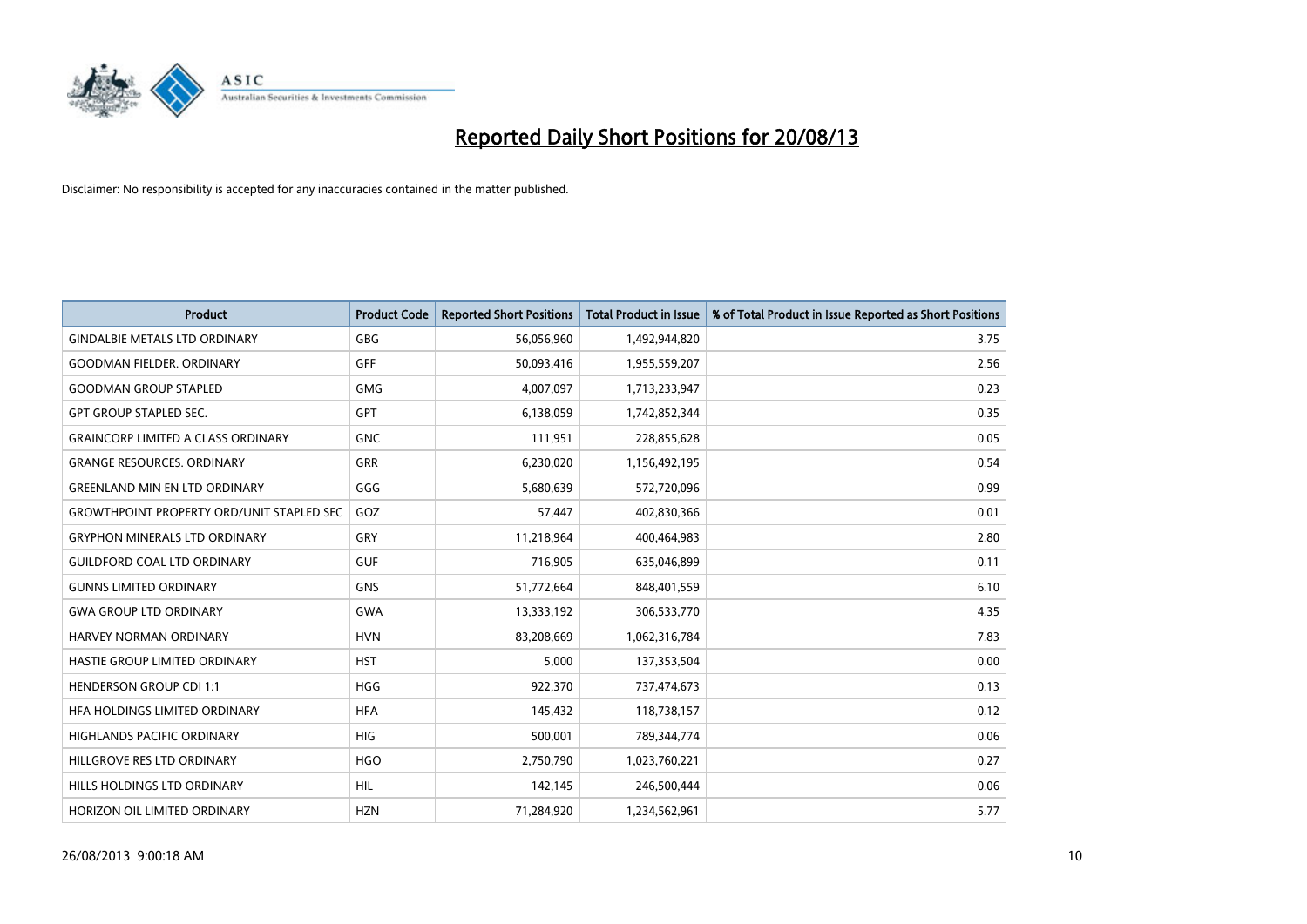

| <b>Product</b>                                | <b>Product Code</b> | <b>Reported Short Positions</b> | Total Product in Issue | % of Total Product in Issue Reported as Short Positions |
|-----------------------------------------------|---------------------|---------------------------------|------------------------|---------------------------------------------------------|
| HOT CHILI LTD ORDINARY                        | <b>HCH</b>          | 10,000                          | 309,929,886            | 0.00                                                    |
| <b>ICON ENERGY LIMITED ORDINARY</b>           | ICN                 | 18,932                          | 533,391,210            | 0.00                                                    |
| <b>IINET LIMITED ORDINARY</b>                 | <b>IIN</b>          | 3,558,379                       | 161,238,847            | 2.21                                                    |
| ILUKA RESOURCES ORDINARY                      | ILU                 | 36,064,646                      | 418,700,517            | 8.61                                                    |
| <b>IMDEX LIMITED ORDINARY</b>                 | <b>IMD</b>          | 3,758,238                       | 210,473,188            | 1.79                                                    |
| IMF (AUSTRALIA) LTD ORDINARY                  | <b>IMF</b>          | 1,522,774                       | 123,203,426            | 1.24                                                    |
| <b>INCITEC PIVOT ORDINARY</b>                 | IPL                 | 19,254,009                      | 1,628,730,107          | 1.18                                                    |
| <b>INDEPENDENCE GROUP ORDINARY</b>            | <b>IGO</b>          | 5,713,604                       | 233,321,861            | 2.45                                                    |
| <b>INDOPHIL RESOURCES ORDINARY</b>            | <b>IRN</b>          | 2,106,206                       | 1,203,146,194          | 0.18                                                    |
| <b>INFIGEN ENERGY STAPLED SECURITIES</b>      | <b>IFN</b>          | 3,727,305                       | 762,265,972            | 0.49                                                    |
| <b>INOVA RESOURCES LTD ORDINARY</b>           | <b>IVA</b>          | 1,377,989                       | 728,201,911            | 0.19                                                    |
| <b>INSURANCE AUSTRALIA ORDINARY</b>           | IAG                 | 7,390,599                       | 2,079,034,021          | 0.36                                                    |
| <b>INTREPID MINES ORDINARY</b>                | <b>IAU</b>          | 21,961,398                      | 556,118,015            | 3.95                                                    |
| <b>INVESTA OFFICE FUND STAPLED SECURITIES</b> | <b>IOF</b>          | 2,393,295                       | 614,047,458            | 0.39                                                    |
| <b>INVOCARE LIMITED ORDINARY</b>              | <b>IVC</b>          | 3,021,054                       | 110,030,298            | 2.75                                                    |
| <b>ION LIMITED ORDINARY</b>                   | <b>ION</b>          | 164,453                         | 256,365,105            | 0.06                                                    |
| <b>IOOF HOLDINGS LTD ORDINARY</b>             | IFL                 | 2,391,639                       | 232,118,034            | 1.03                                                    |
| <b>IRESS LIMITED ORDINARY</b>                 | <b>IRE</b>          | 1,695,754                       | 150,935,973            | 1.12                                                    |
| <b>IRON ORE HOLDINGS ORDINARY</b>             | <b>IOH</b>          | 26,197                          | 161,174,005            | 0.02                                                    |
| <b>ISELECT LTD ORDINARY</b>                   | <b>ISU</b>          | 886,614                         | 259,064,894            | 0.34                                                    |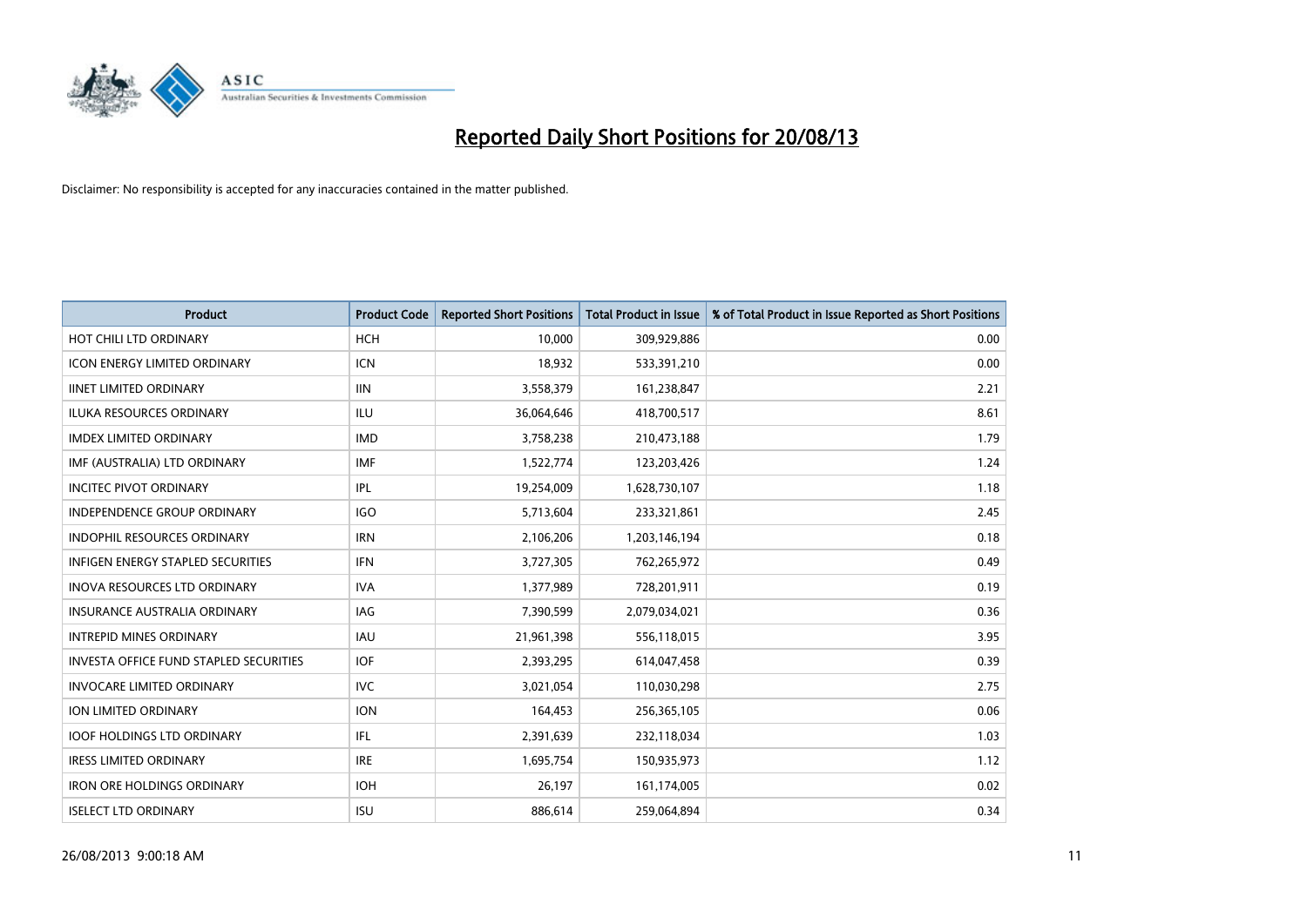

| <b>Product</b>                           | <b>Product Code</b> | <b>Reported Short Positions</b> | <b>Total Product in Issue</b> | % of Total Product in Issue Reported as Short Positions |
|------------------------------------------|---------------------|---------------------------------|-------------------------------|---------------------------------------------------------|
| JAMES HARDIE INDUST CHESS DEPOSITARY INT | <b>IHX</b>          | 5,833,136                       | 442,318,525                   | 1.32                                                    |
| <b>JB HI-FI LIMITED ORDINARY</b>         | <b>IBH</b>          | 11,134,467                      | 99,398,495                    | 11.20                                                   |
| <b>JUPITER MINES ORDINARY</b>            | <b>IMS</b>          | 9,874                           | 2,281,835,383                 | 0.00                                                    |
| KAGARA LTD ORDINARY                      | KZL                 | 3,385,566                       | 798,953,117                   | 0.42                                                    |
| KAROON GAS AUSTRALIA ORDINARY            | <b>KAR</b>          | 663.830                         | 251,120,769                   | 0.26                                                    |
| KATHMANDU HOLD LTD ORDINARY              | <b>KMD</b>          | 45,942                          | 200,215,894                   | 0.02                                                    |
| <b>KBL MINING LIMITED ORDINARY</b>       | <b>KBL</b>          | 1.820                           | 373,614,772                   | 0.00                                                    |
| KINGSGATE CONSOLID. ORDINARY             | <b>KCN</b>          | 13,627,846                      | 152,191,905                   | 8.95                                                    |
| KINGSROSE MINING LTD ORDINARY            | <b>KRM</b>          | 637,963                         | 335,753,851                   | 0.19                                                    |
| LEIGHTON HOLDINGS ORDINARY               | LEI                 | 19,345,351                      | 337,235,188                   | 5.74                                                    |
| LEND LEASE GROUP UNIT/ORD STAPLED        | LLC                 | 1,027,657                       | 575,508,314                   | 0.18                                                    |
| LINC ENERGY LTD ORDINARY                 | <b>LNC</b>          | 17,975,921                      | 518,687,562                   | 3.47                                                    |
| LION SELECTION GRP ORDINARY              | <b>LSX</b>          | 36                              | 106,911,413                   | 0.00                                                    |
| LIQUEFIED NATURAL ORDINARY               | <b>LNG</b>          | 1,249,999                       | 307,699,015                   | 0.41                                                    |
| LYCOPODIUM LIMITED ORDINARY              | LYL                 | 90                              | 38,955,103                    | 0.00                                                    |
| LYNAS CORPORATION ORDINARY               | <b>LYC</b>          | 206,011,384                     | 1,960,801,292                 | 10.51                                                   |
| <b>M2 TELECOMMUNICATION ORDINARY</b>     | <b>MTU</b>          | 7,247,702                       | 178,498,822                   | 4.06                                                    |
| <b>MACA LIMITED ORDINARY</b>             | <b>MLD</b>          | 22,763                          | 172,500,000                   | 0.01                                                    |
| <b>MACMAHON HOLDINGS ORDINARY</b>        | <b>MAH</b>          | 4,469,797                       | 1,261,699,966                 | 0.35                                                    |
| MACO ATLAS ROADS GRP ORDINARY STAPLED    | <b>MOA</b>          | 19.916.571                      | 478,531,436                   | 4.16                                                    |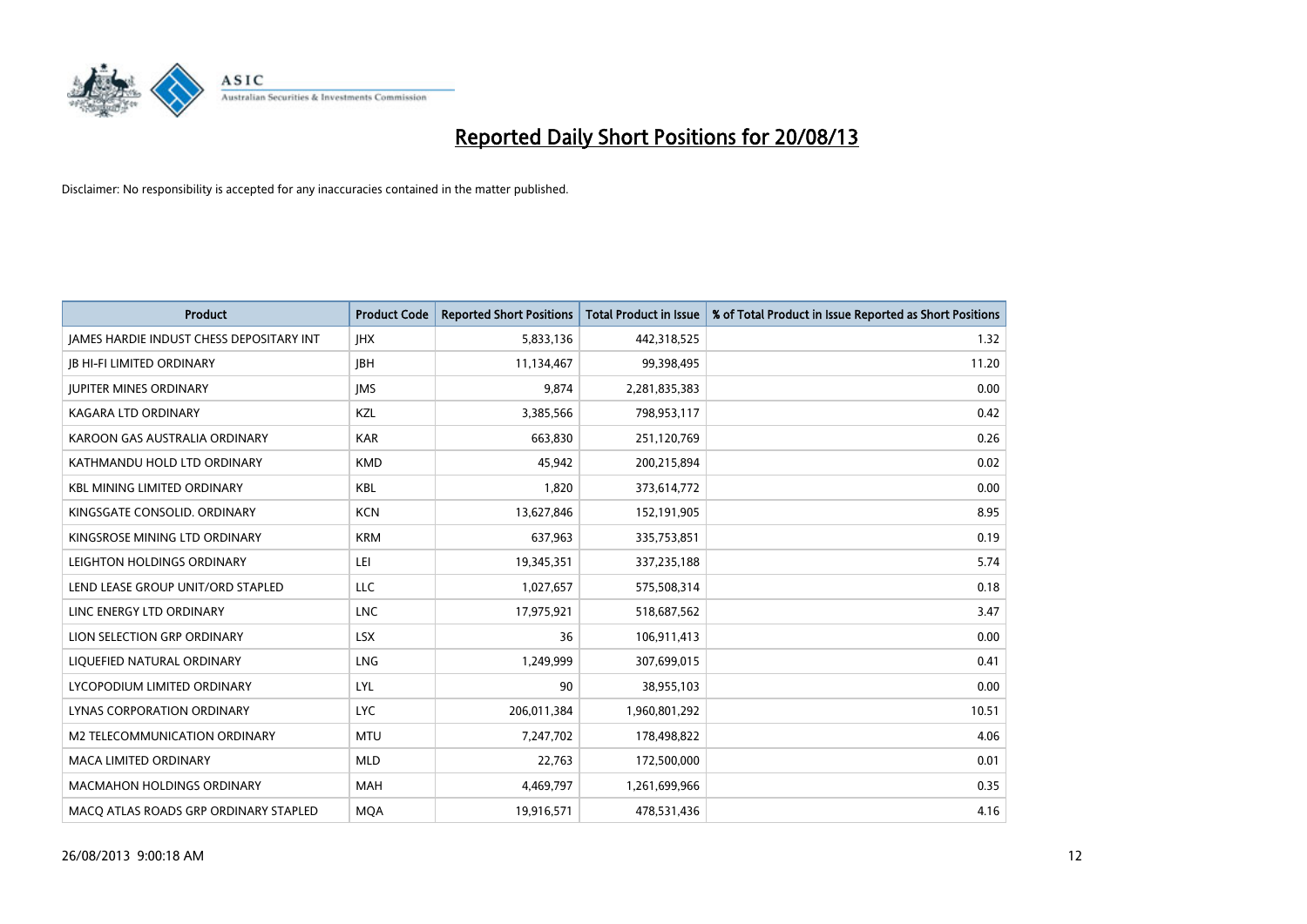

| Product                              | <b>Product Code</b> | <b>Reported Short Positions</b> | <b>Total Product in Issue</b> | % of Total Product in Issue Reported as Short Positions |
|--------------------------------------|---------------------|---------------------------------|-------------------------------|---------------------------------------------------------|
| MACQUARIE GROUP LTD ORDINARY         | <b>MOG</b>          | 1,495,957                       | 339,867,223                   | 0.44                                                    |
| MAGELLAN FIN GRP LTD ORDINARY        | <b>MFG</b>          | 99,206                          | 152,782,876                   | 0.06                                                    |
| <b>MATRIX C &amp; E LTD ORDINARY</b> | <b>MCE</b>          | 3,209,512                       | 94,555,428                    | 3.39                                                    |
| MAVERICK DRILLING ORDINARY           | <b>MAD</b>          | 9,679,662                       | 452,726,751                   | 2.14                                                    |
| <b>MAXITRANS INDUSTRIES ORDINARY</b> | <b>MXI</b>          | 2,368                           | 183,993,392                   | 0.00                                                    |
| MAYNE PHARMA LTD ORDINARY            | <b>MYX</b>          | 2,085                           | 563,459,968                   | 0.00                                                    |
| MCMILLAN SHAKESPEARE ORDINARY        | <b>MMS</b>          | 3,357,527                       | 74,523,965                    | 4.51                                                    |
| MCPHERSON'S LTD ORDINARY             | <b>MCP</b>          | 10                              | 89,294,198                    | 0.00                                                    |
| MEDUSA MINING LTD ORDINARY           | <b>MML</b>          | 2,397,488                       | 188,903,911                   | 1.27                                                    |
| MELBOURNE IT LIMITED ORDINARY        | MLB                 | 2,866                           | 82,700,121                    | 0.00                                                    |
| MEO AUSTRALIA LTD ORDINARY           | <b>MEO</b>          | 19,345                          | 627,264,587                   | 0.00                                                    |
| MERMAID MARINE ORDINARY              | <b>MRM</b>          | 406,598                         | 229,962,314                   | 0.18                                                    |
| MESOBLAST LIMITED ORDINARY           | <b>MSB</b>          | 10,341,536                      | 315,423,901                   | 3.28                                                    |
| METALS X LIMITED ORDINARY            | <b>MLX</b>          | 96,224                          | 1,651,766,110                 | 0.01                                                    |
| METCASH LIMITED ORDINARY             | <b>MTS</b>          | 87,891,683                      | 880,704,786                   | 9.98                                                    |
| METMINCO LIMITED ORDINARY            | <b>MNC</b>          | 1,609,580                       | 1,749,543,023                 | 0.09                                                    |
| MICLYN EXP OFFSHR ORDINARY           | <b>MIO</b>          | 348,957                         | 281,538,972                   | 0.12                                                    |
| MIGHTY RIVER POWER ORDINARY          | <b>MYT</b>          | 316                             | 1,400,000,094                 | 0.00                                                    |
| MINCOR RESOURCES NL ORDINARY         | <b>MCR</b>          | 2,587,412                       | 188,208,274                   | 1.37                                                    |
| MINERAL DEPOSITS ORDINARY            | <b>MDL</b>          | 3,304,674                       | 83,538,786                    | 3.96                                                    |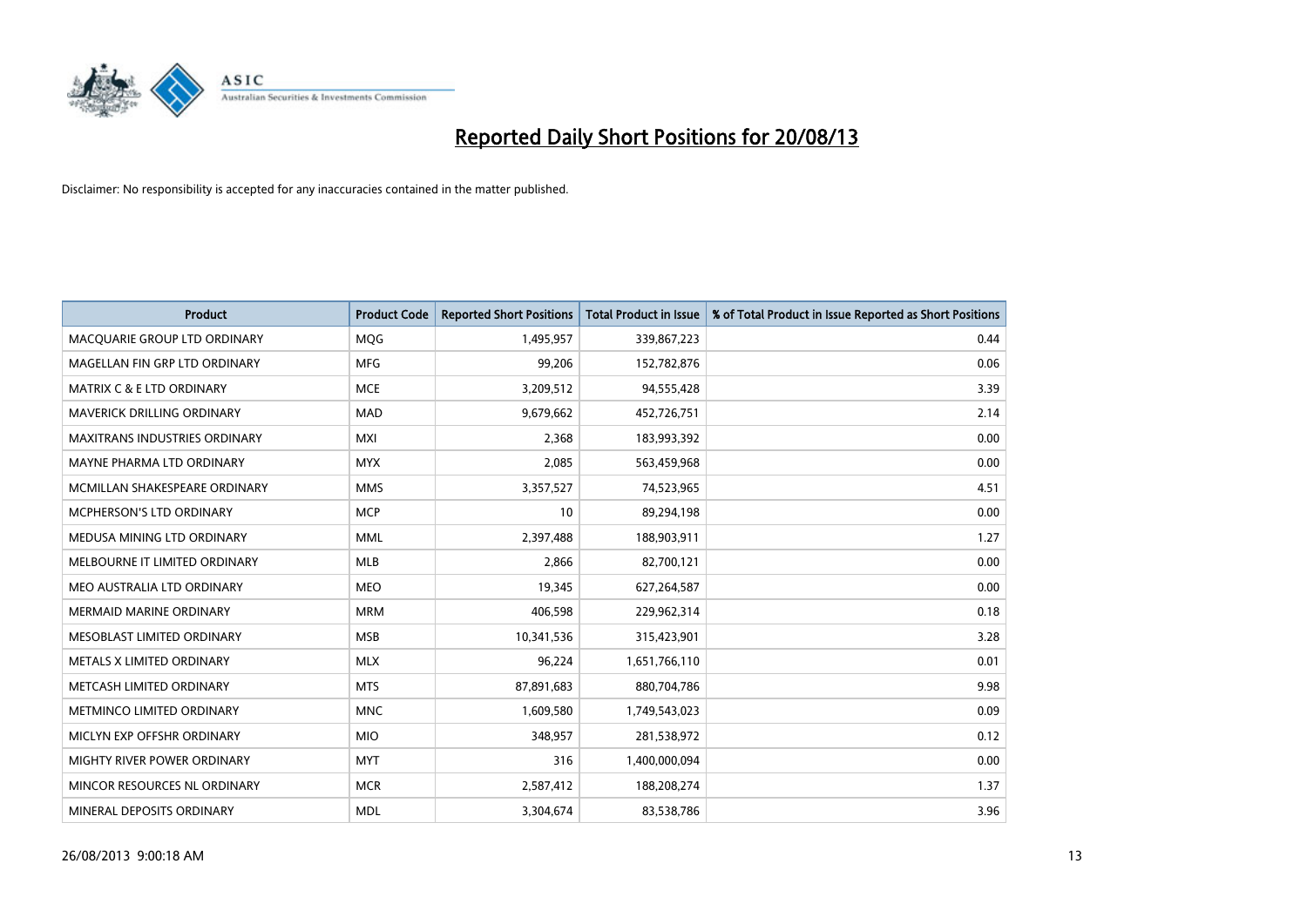

| <b>Product</b>                     | <b>Product Code</b> | <b>Reported Short Positions</b> | <b>Total Product in Issue</b> | % of Total Product in Issue Reported as Short Positions |
|------------------------------------|---------------------|---------------------------------|-------------------------------|---------------------------------------------------------|
| MINERAL RESOURCES, ORDINARY        | <b>MIN</b>          | 7,367,182                       | 185,987,992                   | 3.96                                                    |
| MIRABELA NICKEL LTD ORDINARY       | <b>MBN</b>          | 27,801,192                      | 876,801,147                   | 3.17                                                    |
| MIRVAC GROUP STAPLED SECURITIES    | <b>MGR</b>          | 6,190,458                       | 3,664,938,678                 | 0.17                                                    |
| MOLOPO ENERGY LTD ORDINARY         | <b>MPO</b>          | 680,935                         | 246,724,091                   | 0.28                                                    |
| <b>MONADELPHOUS GROUP ORDINARY</b> | <b>MND</b>          | 12,248,752                      | 90,940,258                    | 13.47                                                   |
| MORTGAGE CHOICE LTD ORDINARY       | MOC                 | 1,055,613                       | 123,431,282                   | 0.86                                                    |
| <b>MOUNT GIBSON IRON ORDINARY</b>  | <b>MGX</b>          | 19,626,694                      | 1,090,584,232                 | 1.80                                                    |
| MULTIPLEX SITES SITES              | <b>MXUPA</b>        | 1,183                           | 4,500,000                     | 0.03                                                    |
| MURCHISON METALS LTD ORDINARY      | <b>MMX</b>          | 3,144,983                       | 450,497,346                   | 0.70                                                    |
| <b>MYER HOLDINGS LTD ORDINARY</b>  | <b>MYR</b>          | 84,304,605                      | 583,794,551                   | 14.44                                                   |
| NATIONAL AUST, BANK ORDINARY       | <b>NAB</b>          | 7,166,173                       | 2,348,870,499                 | 0.31                                                    |
| NAVITAS LIMITED ORDINARY           | <b>NVT</b>          | 4,878,421                       | 375,367,918                   | 1.30                                                    |
| NEON ENERGY LIMITED ORDINARY       | <b>NEN</b>          | 790,364                         | 552,637,848                   | 0.14                                                    |
| NEW HOPE CORPORATION ORDINARY      | <b>NHC</b>          | 1,515,595                       | 830,715,225                   | 0.18                                                    |
| NEW STANDARD ENERGY ORDINARY       | <b>NSE</b>          | 322,032                         | 305,331,847                   | 0.11                                                    |
| NEWCREST MINING ORDINARY           | <b>NCM</b>          | 4,829,176                       | 766,510,971                   | 0.63                                                    |
| NEWS CORP. A NON-VOTING CDI        | <b>NNCLV</b>        | 2,895,350                       | 379,394,603                   | 0.76                                                    |
| NEWS CORP. B VOTING CDI            | <b>NNC</b>          | 1,347,669                       | 199,630,239                   | 0.68                                                    |
| NEWSAT LIMITED ORDINARY            | <b>NWT</b>          | 16,745                          | 539,578,507                   | 0.00                                                    |
| NEXTDC LIMITED ORDINARY            | <b>NXT</b>          | 7,381,624                       | 173,673,716                   | 4.25                                                    |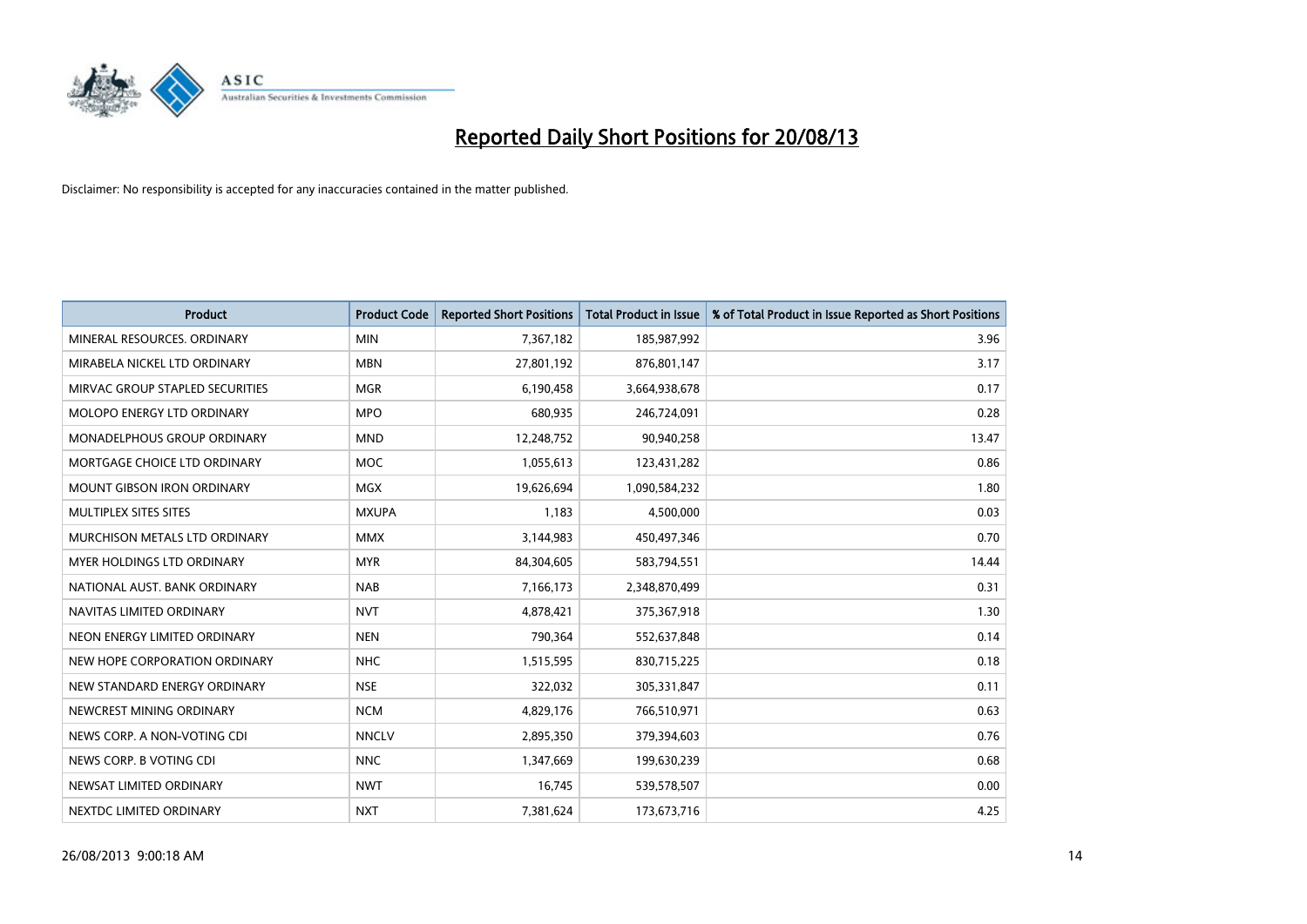

| <b>Product</b>                        | <b>Product Code</b> | <b>Reported Short Positions</b> | <b>Total Product in Issue</b> | % of Total Product in Issue Reported as Short Positions |
|---------------------------------------|---------------------|---------------------------------|-------------------------------|---------------------------------------------------------|
| NEXUS ENERGY LIMITED ORDINARY         | <b>NXS</b>          | 4,136,504                       | 1,330,219,459                 | 0.31                                                    |
| NIB HOLDINGS LIMITED ORDINARY         | <b>NHF</b>          | 670,444                         | 439,004,182                   | 0.15                                                    |
| NIDO PETROLEUM ORDINARY               | <b>NDO</b>          | 542,402                         | 2,046,650,968                 | 0.03                                                    |
| NOBLE MINERAL RES ORDINARY            | <b>NMG</b>          | 2,365,726                       | 666,397,952                   | 0.36                                                    |
| NORTHERN IRON LTD ORDINARY            | <b>NFE</b>          | 2,243,255                       | 484,405,314                   | 0.46                                                    |
| NORTHERN STAR ORDINARY                | <b>NST</b>          | 5,319,771                       | 424,279,762                   | 1.25                                                    |
| NOVOGEN LIMITED ORDINARY              | <b>NRT</b>          | 81,970                          | 142,103,382                   | 0.06                                                    |
| NRW HOLDINGS LIMITED ORDINARY         | <b>NWH</b>          | 19,025,599                      | 278,888,011                   | 6.82                                                    |
| NUCOAL RESOURCES LTD ORDINARY         | <b>NCR</b>          | 190,001                         | 768,612,354                   | 0.02                                                    |
| NUFARM LIMITED ORDINARY               | <b>NUF</b>          | 16,851,205                      | 262,954,040                   | 6.41                                                    |
| OCEANAGOLD CORP. CHESS DEPOSITARY INT | <b>OGC</b>          | 1,951,755                       | 293,574,586                   | 0.66                                                    |
| OIL SEARCH LTD ORDINARY               | OSH                 | 6,594,119                       | 1,340,018,530                 | 0.49                                                    |
| OM HOLDINGS LIMITED ORDINARY          | OMH                 | 3,112,927                       | 733,423,337                   | 0.42                                                    |
| ORICA LIMITED ORDINARY                | ORI                 | 10,068,051                      | 368,203,632                   | 2.73                                                    |
| ORIGIN ENERGY ORDINARY                | <b>ORG</b>          | 12,430,008                      | 1,097,963,570                 | 1.13                                                    |
| OROCOBRE LIMITED ORDINARY             | <b>ORE</b>          | 379,477                         | 117,745,140                   | 0.32                                                    |
| OROTONGROUP LIMITED ORDINARY          | ORL                 | 508,540                         | 40,880,902                    | 1.24                                                    |
| ORPHEUS ENERGY LTD ORDINARY           | <b>OEG</b>          | 67,200                          | 130,475,919                   | 0.05                                                    |
| OZ MINERALS ORDINARY                  | OZL                 | 9,701,033                       | 303,470,022                   | 3.20                                                    |
| PACIFIC BRANDS ORDINARY               | <b>PBG</b>          | 15,536,630                      | 912,915,695                   | 1.70                                                    |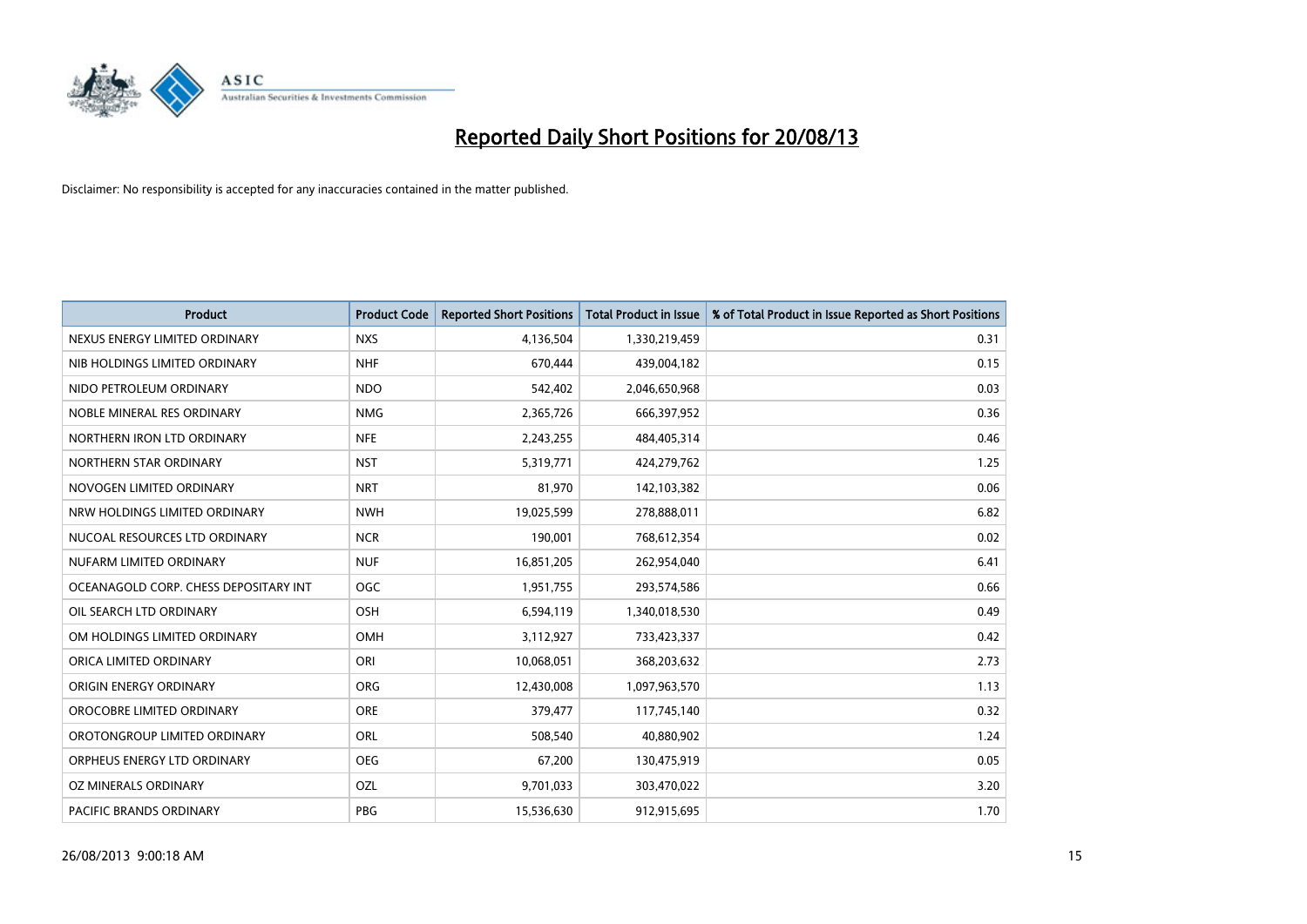

| <b>Product</b>               | <b>Product Code</b> | <b>Reported Short Positions</b> | <b>Total Product in Issue</b> | % of Total Product in Issue Reported as Short Positions |
|------------------------------|---------------------|---------------------------------|-------------------------------|---------------------------------------------------------|
| PALADIN ENERGY LTD ORDINARY  | <b>PDN</b>          | 70,831,830                      | 962,765,979                   | 7.36                                                    |
| PANAUST LIMITED ORDINARY     | <b>PNA</b>          | 5,901,106                       | 619,084,930                   | 0.95                                                    |
| PANORAMIC RESOURCES ORDINARY | PAN                 | 500,393                         | 260,676,416                   | 0.19                                                    |
| PANTERRA GOLD LTD ORDINARY   | PGI                 | $\mathbf{1}$                    | 760,580,455                   | 0.00                                                    |
| PAPERLINX LIMITED ORDINARY   | <b>PPX</b>          | 48,101                          | 609,280,761                   | 0.01                                                    |
| PAPILLON RES LTD ORDINARY    | PIR                 | 6,614,566                       | 337,544,210                   | 1.96                                                    |
| PATTIES FOODS LTD ORDINARY   | PFL                 | 37,903                          | 139,065,639                   | 0.03                                                    |
| PEEL MINING LIMITED ORDINARY | <b>PEX</b>          | 25,291                          | 132,085,969                   | 0.02                                                    |
| PEET LIMITED ORDINARY        | <b>PPC</b>          | 2,847,246                       | 431,986,887                   | 0.66                                                    |
| PERILYA LIMITED ORDINARY     | <b>PEM</b>          | 626,368                         | 769,316,426                   | 0.08                                                    |
| PERPETUAL LIMITED ORDINARY   | PPT                 | 2,260,279                       | 41,980,678                    | 5.38                                                    |
| PERSEUS MINING LTD ORDINARY  | PRU                 | 15,593,961                      | 457,962,088                   | 3.41                                                    |
| PHARMAXIS LTD ORDINARY       | <b>PXS</b>          | 7,427,082                       | 308,548,389                   | 2.41                                                    |
| PHOSPHAGENICS LTD. ORDINARY  | <b>POH</b>          | 274,058                         | 1,020,465,957                 | 0.03                                                    |
| PLATINUM ASSET ORDINARY      | <b>PTM</b>          | 6,596,555                       | 578,145,695                   | 1.14                                                    |
| PLATINUM AUSTRALIA ORDINARY  | <b>PLA</b>          | 836,127                         | 504,968,043                   | 0.17                                                    |
| PMI GOLD CORP CDI 1:1        | <b>PVM</b>          | 232,274                         | 154,329,165                   | 0.15                                                    |
| PMP LIMITED ORDINARY         | <b>PMP</b>          | 28,840                          | 323,781,124                   | 0.01                                                    |
| PREMIER INVESTMENTS ORDINARY | <b>PMV</b>          | 1,420,902                       | 155,260,478                   | 0.92                                                    |
| PRIMA BIOMED LTD ORDINARY    | <b>PRR</b>          | 595,412                         | 1,228,709,341                 | 0.05                                                    |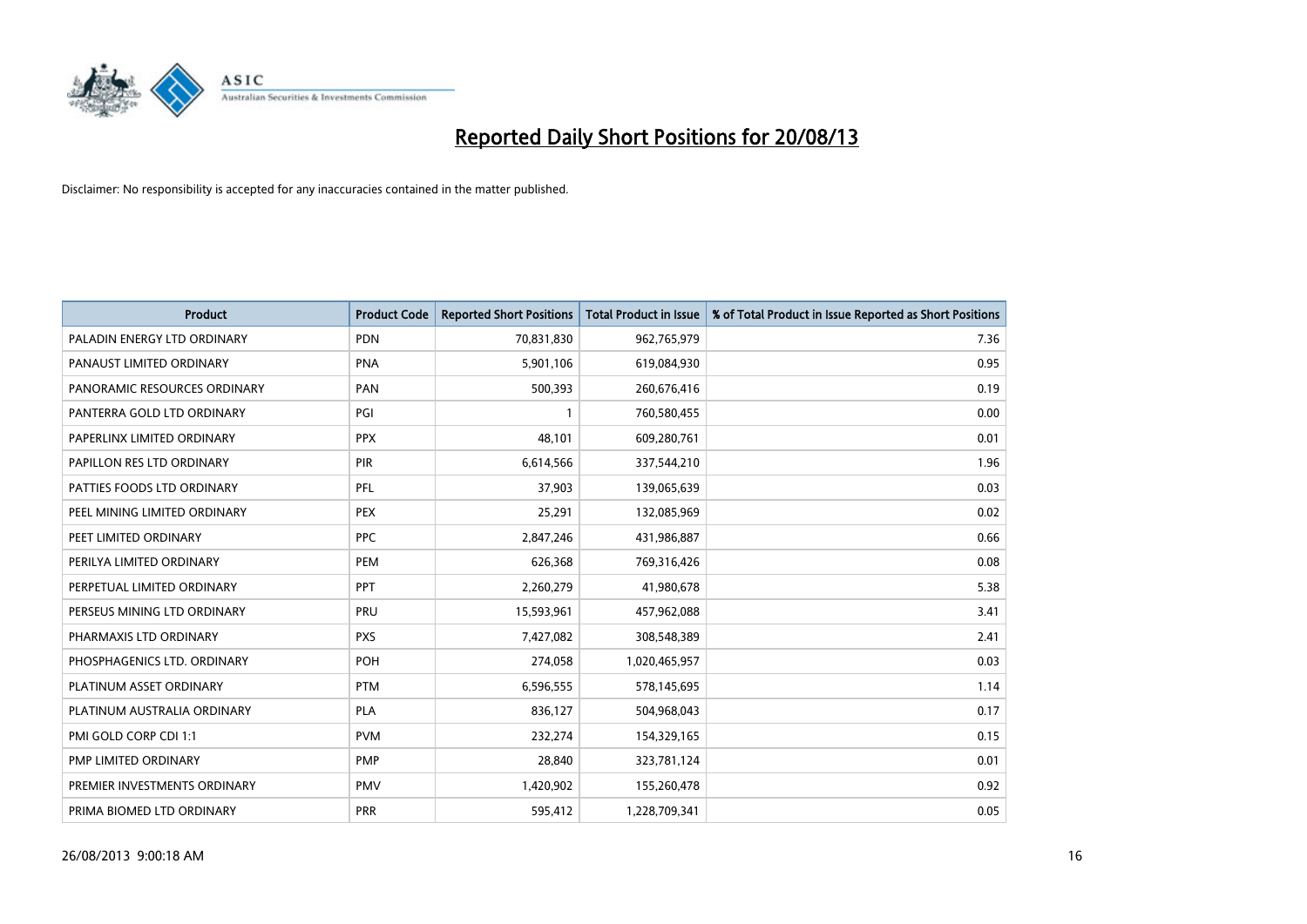

| <b>Product</b>                    | <b>Product Code</b> | <b>Reported Short Positions</b> | <b>Total Product in Issue</b> | % of Total Product in Issue Reported as Short Positions |
|-----------------------------------|---------------------|---------------------------------|-------------------------------|---------------------------------------------------------|
| PRIMARY HEALTH CARE ORDINARY      | <b>PRY</b>          | 25,265,205                      | 503,921,941                   | 5.01                                                    |
| PROGEN PHARMACEUTIC ORDINARY      | PGL                 | 30,220                          | 55,285,315                    | 0.05                                                    |
| PROGRAMMED ORDINARY               | <b>PRG</b>          | 525,578                         | 118,229,190                   | 0.44                                                    |
| <b>QANTAS AIRWAYS ORDINARY</b>    | QAN                 | 33,438,953                      | 2,241,745,788                 | 1.49                                                    |
| OBE INSURANCE GROUP ORDINARY      | <b>OBE</b>          | 23,871,640                      | 1,220,868,532                 | 1.96                                                    |
| ORXPHARMA LTD ORDINARY            | <b>QRX</b>          | 1,026,665                       | 144,785,606                   | 0.71                                                    |
| <b>QUBE HOLDINGS LTD ORDINARY</b> | <b>QUB</b>          | 15,655,294                      | 928,965,547                   | 1.69                                                    |
| RAMELIUS RESOURCES ORDINARY       | <b>RMS</b>          | 3,487,812                       | 337,904,409                   | 1.03                                                    |
| RAMSAY HEALTH CARE ORDINARY       | <b>RHC</b>          | 2,507,445                       | 202,081,252                   | 1.24                                                    |
| <b>RCR TOMLINSON ORDINARY</b>     | <b>RCR</b>          | 2,178,836                       | 132,431,265                   | 1.65                                                    |
| <b>REA GROUP ORDINARY</b>         | <b>REA</b>          | 862,085                         | 131,714,699                   | 0.65                                                    |
| <b>RECKON LIMITED ORDINARY</b>    | <b>RKN</b>          | 5,462                           | 129,488,015                   | 0.00                                                    |
| <b>RED 5 LIMITED ORDINARY</b>     | <b>RED</b>          | 1,343,258                       | 135,488,008                   | 0.99                                                    |
| <b>RED FORK ENERGY ORDINARY</b>   | <b>RFE</b>          | 4,464,541                       | 446,551,719                   | 1.00                                                    |
| REDBANK ENERGY LTD ORDINARY       | AEJ                 | 13                              | 786,287                       | 0.00                                                    |
| REECE AUSTRALIA LTD. ORDINARY     | <b>REH</b>          | 443                             | 99,600,000                    | 0.00                                                    |
| REED RESOURCES LTD ORDINARY       | <b>RDR</b>          | 50,000                          | 521,897,064                   | 0.01                                                    |
| <b>REGIS RESOURCES ORDINARY</b>   | <b>RRL</b>          | 7,374,872                       | 477,447,099                   | 1.54                                                    |
| RESMED INC CDI 10:1               | <b>RMD</b>          | 10,487,999                      | 1,556,242,300                 | 0.67                                                    |
| <b>RESOLUTE MINING ORDINARY</b>   | <b>RSG</b>          | 2,635,485                       | 640,994,224                   | 0.41                                                    |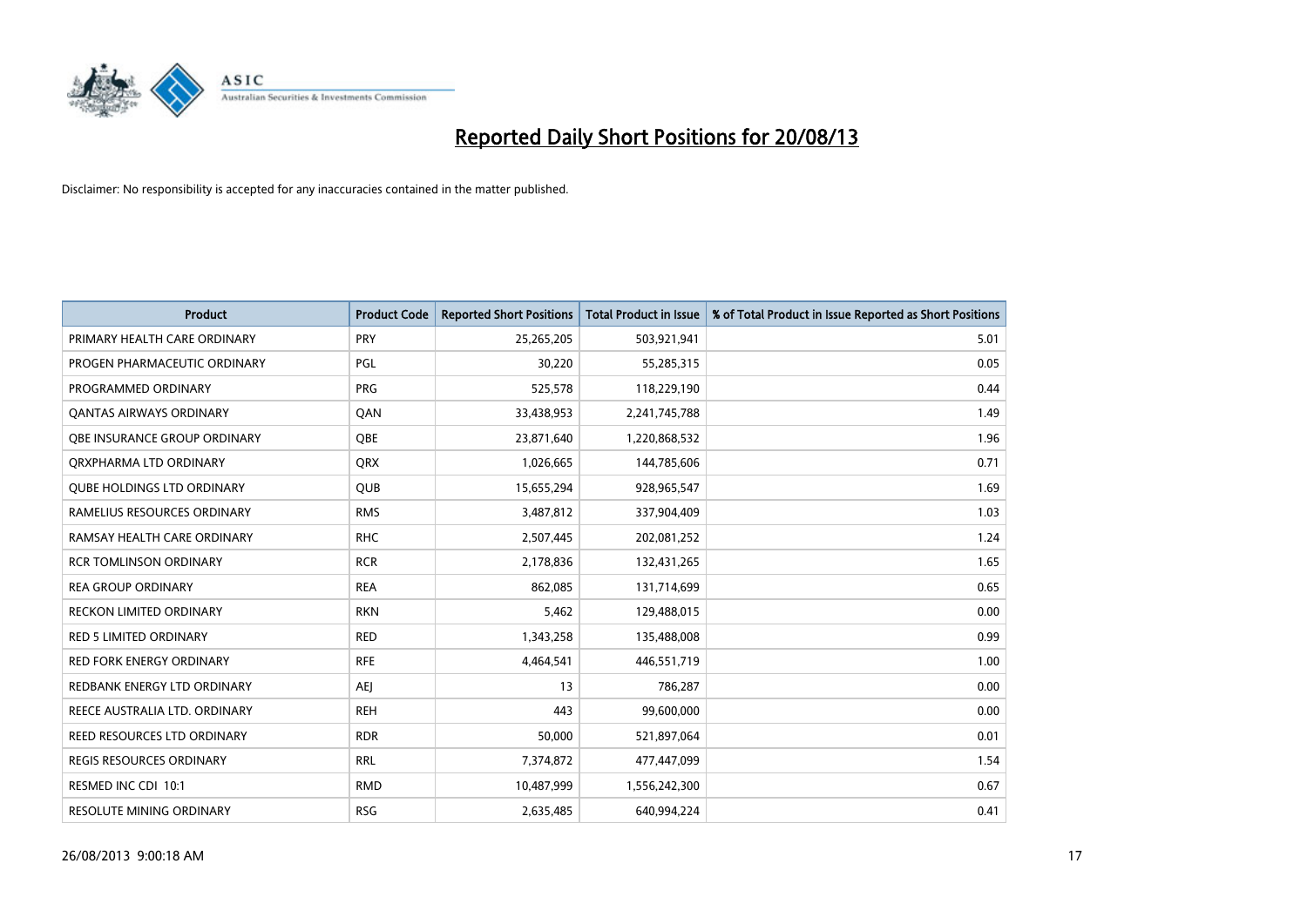

| <b>Product</b>                        | <b>Product Code</b> | <b>Reported Short Positions</b> | <b>Total Product in Issue</b> | % of Total Product in Issue Reported as Short Positions |
|---------------------------------------|---------------------|---------------------------------|-------------------------------|---------------------------------------------------------|
| RESOURCE EQUIP LTD ORDINARY           | <b>ROL</b>          | 5,000                           | 249,065,471                   | 0.00                                                    |
| <b>RESOURCE GENERATION ORDINARY</b>   | <b>RES</b>          | 174,300                         | 332,234,604                   | 0.05                                                    |
| RETAIL FOOD GROUP ORDINARY            | <b>RFG</b>          | 2,696,237                       | 130,301,190                   | 2.07                                                    |
| REX MINERALS LIMITED ORDINARY         | <b>RXM</b>          | 2,270,310                       | 188,907,284                   | 1.20                                                    |
| <b>RHG LIMITED ORDINARY</b>           | <b>RHG</b>          | 371                             | 308,483,177                   | 0.00                                                    |
| RIALTO ENERGY ORDINARY                | <b>RIA</b>          | 41                              | 1,155,765,100                 | 0.00                                                    |
| RIDLEY CORPORATION ORDINARY           | <b>RIC</b>          | 626,131                         | 307,817,071                   | 0.20                                                    |
| RIO TINTO LIMITED ORDINARY            | <b>RIO</b>          | 7,195,213                       | 435,758,720                   | 1.65                                                    |
| ROBUST RESOURCES ORDINARY             | <b>ROL</b>          | 10,000                          | 89,086,035                    | 0.01                                                    |
| ROC OIL COMPANY ORDINARY              | <b>ROC</b>          | 1,765,009                       | 683,235,552                   | 0.26                                                    |
| SAI GLOBAL LIMITED ORDINARY           | SAI                 | 9,754,330                       | 209,466,179                   | 4.66                                                    |
| SALMAT LIMITED ORDINARY               | <b>SLM</b>          | 31,167                          | 159,812,799                   | 0.02                                                    |
| SAMSON OIL & GAS LTD ORDINARY         | SSN                 | 22,000                          | 2,229,165,163                 | 0.00                                                    |
| SANDFIRE RESOURCES ORDINARY           | <b>SFR</b>          | 3,866,569                       | 155,640,968                   | 2.48                                                    |
| <b>SANTOS LTD ORDINARY</b>            | <b>STO</b>          | 5,960,033                       | 965,621,056                   | 0.62                                                    |
| SARACEN MINERAL ORDINARY              | <b>SAR</b>          | 12,530,492                      | 595,263,186                   | 2.11                                                    |
| SCA PROPERTY GROUP STAPLED SECURITIES | SCP                 | 33,741,537                      | 642,417,140                   | 5.25                                                    |
| SEDGMAN LIMITED ORDINARY              | <b>SDM</b>          | 640,869                         | 220,368,310                   | 0.29                                                    |
| SEEK LIMITED ORDINARY                 | <b>SEK</b>          | 19,657,958                      | 337,833,019                   | 5.82                                                    |
| SELECT HARVESTS ORDINARY              | <b>SHV</b>          | 28,118                          | 57,462,851                    | 0.05                                                    |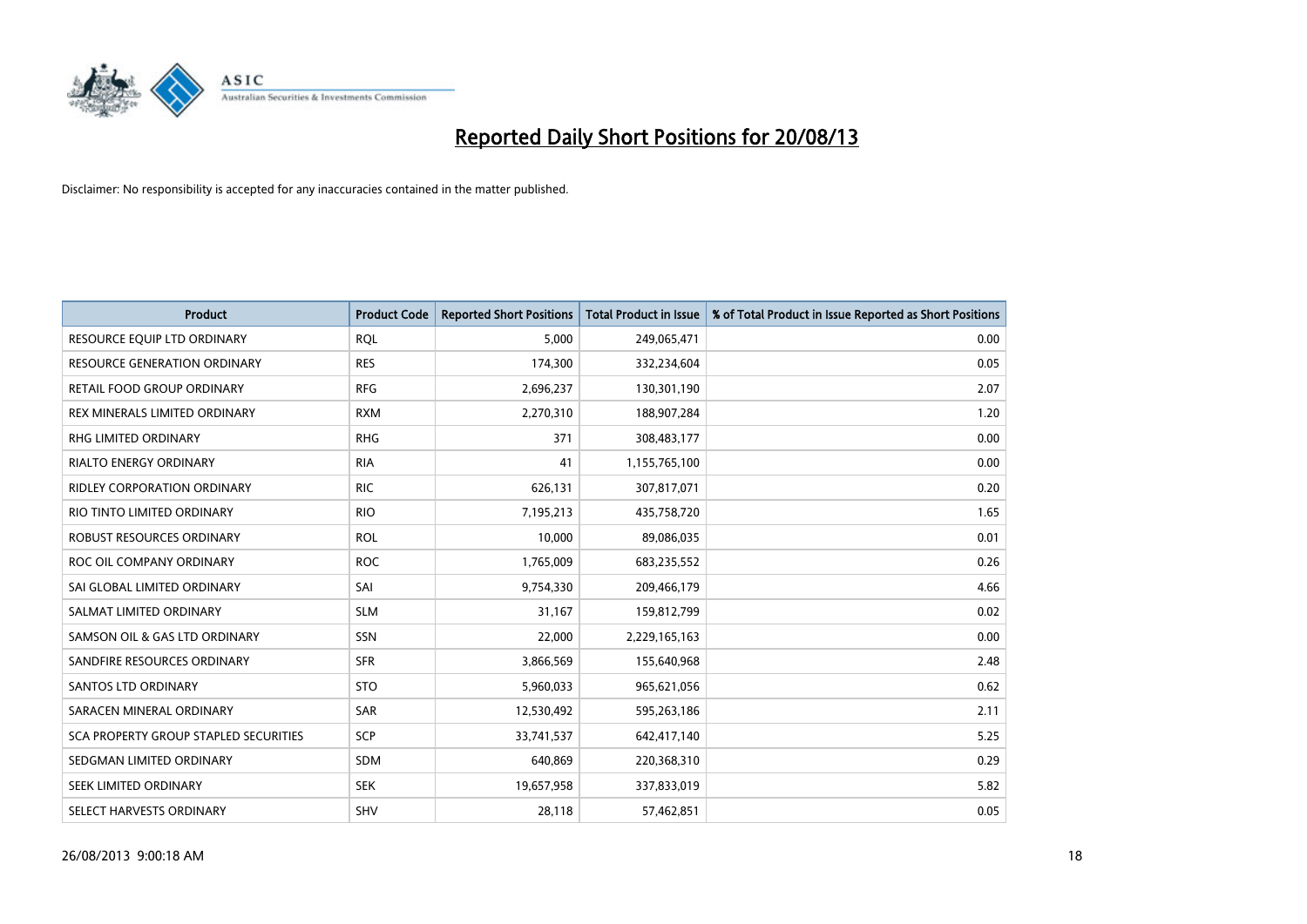

| <b>Product</b>                           | <b>Product Code</b> | <b>Reported Short Positions</b> | <b>Total Product in Issue</b> | % of Total Product in Issue Reported as Short Positions |
|------------------------------------------|---------------------|---------------------------------|-------------------------------|---------------------------------------------------------|
| SENEX ENERGY LIMITED ORDINARY            | <b>SXY</b>          | 4,328,777                       | 1,141,310,350                 | 0.38                                                    |
| SERVCORP LIMITED ORDINARY                | SRV                 | 242                             | 98,432,275                    | 0.00                                                    |
| SERVICE STREAM ORDINARY                  | <b>SSM</b>          | 100                             | 283,418,867                   | 0.00                                                    |
| SEVEN GROUP HOLDINGS ORDINARY            | <b>SVW</b>          | 5,024,939                       | 308,160,281                   | 1.63                                                    |
| SEVEN WEST MEDIA LTD ORDINARY            | <b>SWM</b>          | 4,182,516                       | 999,160,872                   | 0.42                                                    |
| SIGMA PHARMACEUTICAL ORDINARY            | <b>SIP</b>          | 4,628,102                       | 1,126,618,419                 | 0.41                                                    |
| SIHAYO GOLD LIMITED ORDINARY             | <b>SIH</b>          |                                 | 844,832,293                   | 0.00                                                    |
| SILEX SYSTEMS ORDINARY                   | <b>SLX</b>          | 2,044,554                       | 170,249,150                   | 1.20                                                    |
| SILVER CHEF LIMITED ORDINARY             | SIV                 | 46,679                          | 28,762,745                    | 0.16                                                    |
| SILVER LAKE RESOURCE ORDINARY            | <b>SLR</b>          | 10,318,680                      | 379,048,750                   | 2.72                                                    |
| SIMS METAL MGMT LTD ORDINARY             | SGM                 | 7,754,302                       | 204,314,281                   | 3.80                                                    |
| SINGAPORE TELECOMM. CHESS DEPOSITARY INT | SGT                 | 6,048,173                       | 187,523,486                   | 3.23                                                    |
| SIRIUS RESOURCES NL ORDINARY             | <b>SIR</b>          | 4,406,302                       | 227,020,167                   | 1.94                                                    |
| SIRTEX MEDICAL ORDINARY                  | <b>SRX</b>          | 149,266                         | 56,079,887                    | 0.27                                                    |
| SKILLED GROUP LTD ORDINARY               | <b>SKE</b>          | 4,661,112                       | 233,533,526                   | 2.00                                                    |
| SKYCITY ENT GRP LTD ORDINARY             | <b>SKC</b>          | 162,665                         | 576,958,340                   | 0.03                                                    |
| <b>SLATER &amp; GORDON ORDINARY</b>      | SGH                 | 93,497                          | 196,809,265                   | 0.05                                                    |
| SMS MANAGEMENT, ORDINARY                 | <b>SMX</b>          | 1,623,417                       | 69,919,865                    | 2.32                                                    |
| SONIC HEALTHCARE ORDINARY                | <b>SHL</b>          | 8,688,200                       | 397,205,681                   | 2.19                                                    |
| SOUL PATTINSON (W.H) ORDINARY            | SOL                 | 81,542                          | 239,395,320                   | 0.03                                                    |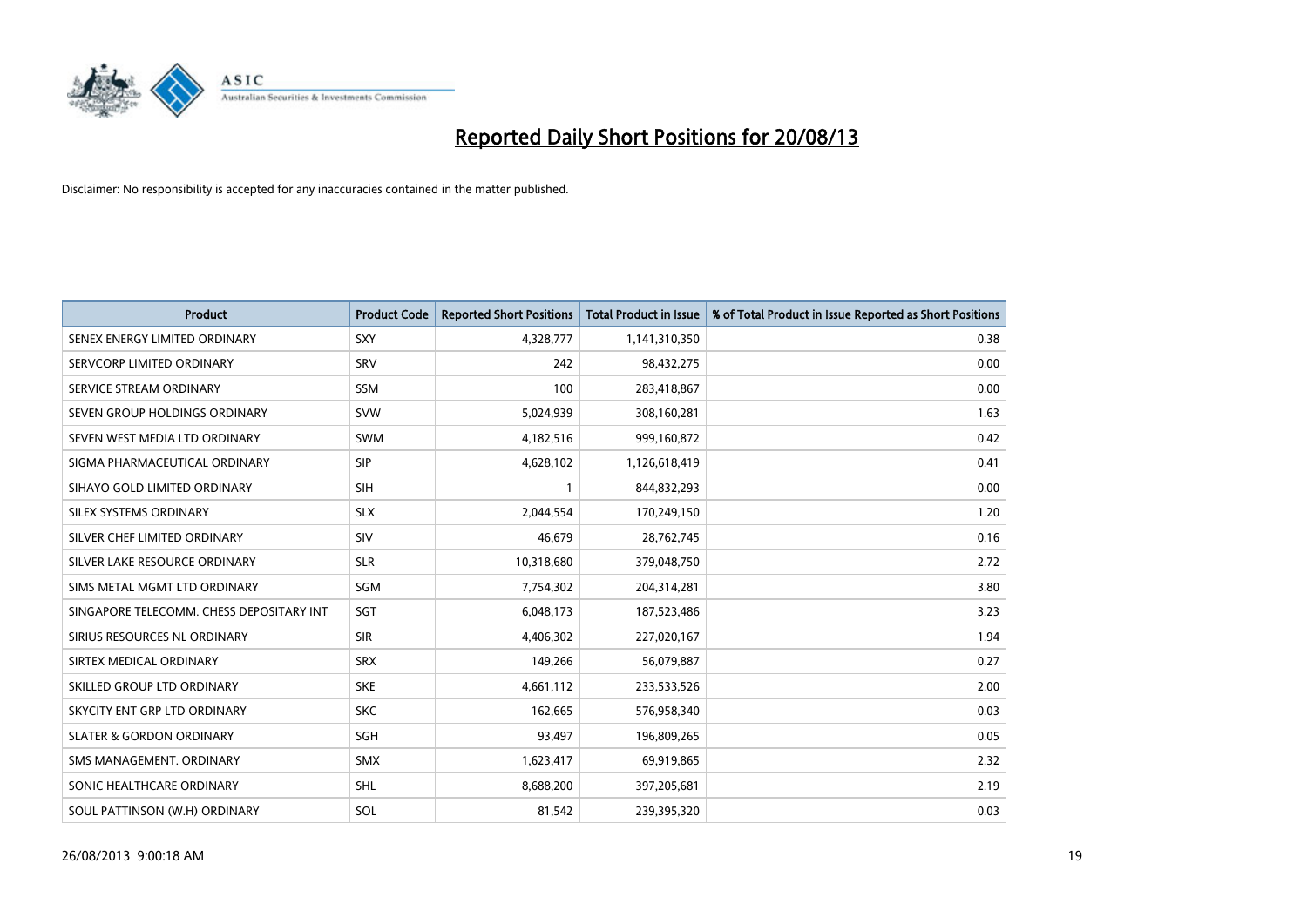

| <b>Product</b>                           | <b>Product Code</b> | <b>Reported Short Positions</b> | <b>Total Product in Issue</b> | % of Total Product in Issue Reported as Short Positions |
|------------------------------------------|---------------------|---------------------------------|-------------------------------|---------------------------------------------------------|
| SOUTH BOULDER MINES ORDINARY             | <b>STB</b>          | 1                               | 127,952,826                   | 0.00                                                    |
| SP AUSNET STAPLED SECURITIES             | <b>SPN</b>          | 35,185,392                      | 3,376,325,523                 | 1.04                                                    |
| SPARK INFRASTRUCTURE STAPLED NOTE & UNIT | SKI                 | 56,425,174                      | 1,326,734,264                 | 4.25                                                    |
| SPDR 200 FUND ETF UNITS                  | <b>STW</b>          | 72,472                          | 45,278,688                    | 0.16                                                    |
| SPECIALTY FASHION ORDINARY               | <b>SFH</b>          | 110,001                         | 192,236,121                   | 0.06                                                    |
| ST BARBARA LIMITED ORDINARY              | <b>SBM</b>          | 23,726,191                      | 488,074,077                   | 4.86                                                    |
| STARPHARMA HOLDINGS ORDINARY             | <b>SPL</b>          | 15,860,577                      | 283,864,948                   | 5.59                                                    |
| STEADFAST GROUP LTD ORDINARY             | <b>SDF</b>          | 5,321,734                       | 500,873,408                   | 1.06                                                    |
| STHN CROSS MEDIA ORDINARY                | SXL                 | 6,643,285                       | 705,099,800                   | 0.94                                                    |
| STOCKLAND UNITS/ORD STAPLED              | SGP                 | 6,528,932                       | 2,305,750,747                 | 0.28                                                    |
| STRAITS RES LTD. ORDINARY                | SRO                 | 31,522                          | 1,164,150,159                 | 0.00                                                    |
| STW COMMUNICATIONS ORDINARY              | SGN                 | 1,201,898                       | 403,828,512                   | 0.30                                                    |
| SUNCORP GROUP LTD ORDINARY               | <b>SUN</b>          | 3,197,646                       | 1,286,600,980                 | 0.25                                                    |
| SUNDANCE ENERGY ORDINARY                 | <b>SEA</b>          | 438,072                         | 462,611,982                   | 0.09                                                    |
| SUNDANCE RESOURCES ORDINARY              | SDL                 | 50,353,697                      | 3,072,110,985                 | 1.64                                                    |
| SUNLAND GROUP LTD ORDINARY               | <b>SDG</b>          | 27,827                          | 181,710,087                   | 0.02                                                    |
| SUPER RET REP LTD ORDINARY               | SUL                 | 977,082                         | 196,472,811                   | 0.50                                                    |
| SYD AIRPORT STAPLED US PROHIBIT.         | SYD                 | 17,994,461                      | 1,861,210,782                 | 0.97                                                    |
| SYRAH RESOURCES ORDINARY                 | <b>SYR</b>          | 1,109,552                       | 147,867,623                   | 0.75                                                    |
| <b>TABCORP HOLDINGS LTD ORDINARY</b>     | TAH                 | 18,371,197                      | 744,885,690                   | 2.47                                                    |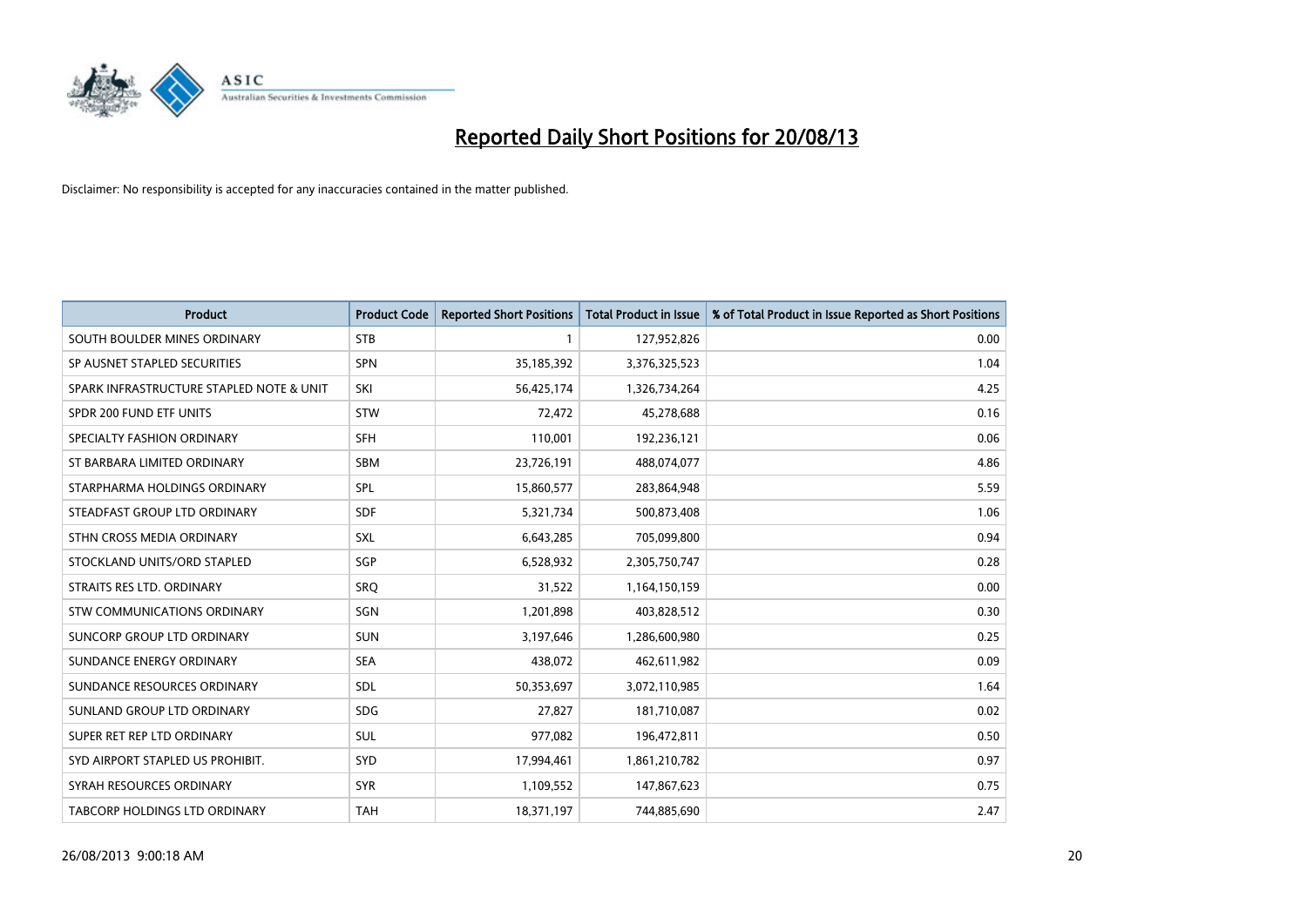

| <b>Product</b>                       | <b>Product Code</b> | <b>Reported Short Positions</b> | <b>Total Product in Issue</b> | % of Total Product in Issue Reported as Short Positions |
|--------------------------------------|---------------------|---------------------------------|-------------------------------|---------------------------------------------------------|
| TANAMI GOLD NL ORDINARY              | <b>TAM</b>          | 178,918                         | 587,548,523                   | 0.03                                                    |
| TAP OIL LIMITED ORDINARY             | <b>TAP</b>          | 258,765                         | 241,608,606                   | 0.11                                                    |
| TASSAL GROUP LIMITED ORDINARY        | <b>TGR</b>          | 138,391                         | 146,304,404                   | 0.09                                                    |
| <b>TATTS GROUP LTD ORDINARY</b>      | <b>TTS</b>          | 15,343,781                      | 1,402,708,406                 | 1.09                                                    |
| TELECOM CORPORATION ORDINARY         | <b>TEL</b>          | 5,591,011                       | 1,817,088,869                 | 0.31                                                    |
| TELSTRA CORPORATION, ORDINARY        | <b>TLS</b>          | 24,077,413                      | 12,443,074,357                | 0.19                                                    |
| TEN NETWORK HOLDINGS ORDINARY        | <b>TEN</b>          | 130,867,883                     | 2,586,970,845                 | 5.06                                                    |
| TERANGA GOLD CORP CDI 1:1            | <b>TGZ</b>          | 852,879                         | 174,491,981                   | 0.49                                                    |
| THE REJECT SHOP ORDINARY             | <b>TRS</b>          | 1,911,010                       | 28,826,248                    | 6.63                                                    |
| THORN GROUP LIMITED ORDINARY         | <b>TGA</b>          | 53,347                          | 148,897,155                   | 0.04                                                    |
| TIGER RESOURCES ORDINARY             | <b>TGS</b>          | 1,012,949                       | 674,770,269                   | 0.15                                                    |
| TOLL HOLDINGS LTD ORDINARY           | <b>TOL</b>          | 27,347,315                      | 717,133,875                   | 3.81                                                    |
| TOX FREE SOLUTIONS ORDINARY          | <b>TOX</b>          | 1,734,836                       | 132,519,859                   | 1.31                                                    |
| TPG TELECOM LIMITED ORDINARY         | <b>TPM</b>          | 1,157,131                       | 793,808,141                   | 0.15                                                    |
| <b>TRADE ME GROUP ORDINARY</b>       | <b>TME</b>          | 315,614                         | 396,017,568                   | 0.08                                                    |
| TRANSFIELD SERVICES ORDINARY         | <b>TSE</b>          | 31,398,031                      | 512,457,716                   | 6.13                                                    |
| TRANSPACIFIC INDUST. ORDINARY        | <b>TPI</b>          | 11,450,671                      | 1,578,563,490                 | 0.73                                                    |
| TRANSURBAN GROUP TRIPLE STAPLED SEC. | <b>TCL</b>          | 1,391,593                       | 1,485,286,659                 | 0.09                                                    |
| <b>TREASURY GROUP ORDINARY</b>       | <b>TRG</b>          | 430                             | 23,070,755                    | 0.00                                                    |
| TREASURY WINE ESTATE ORDINARY        | <b>TWE</b>          | 22,506,891                      | 647,227,144                   | 3.48                                                    |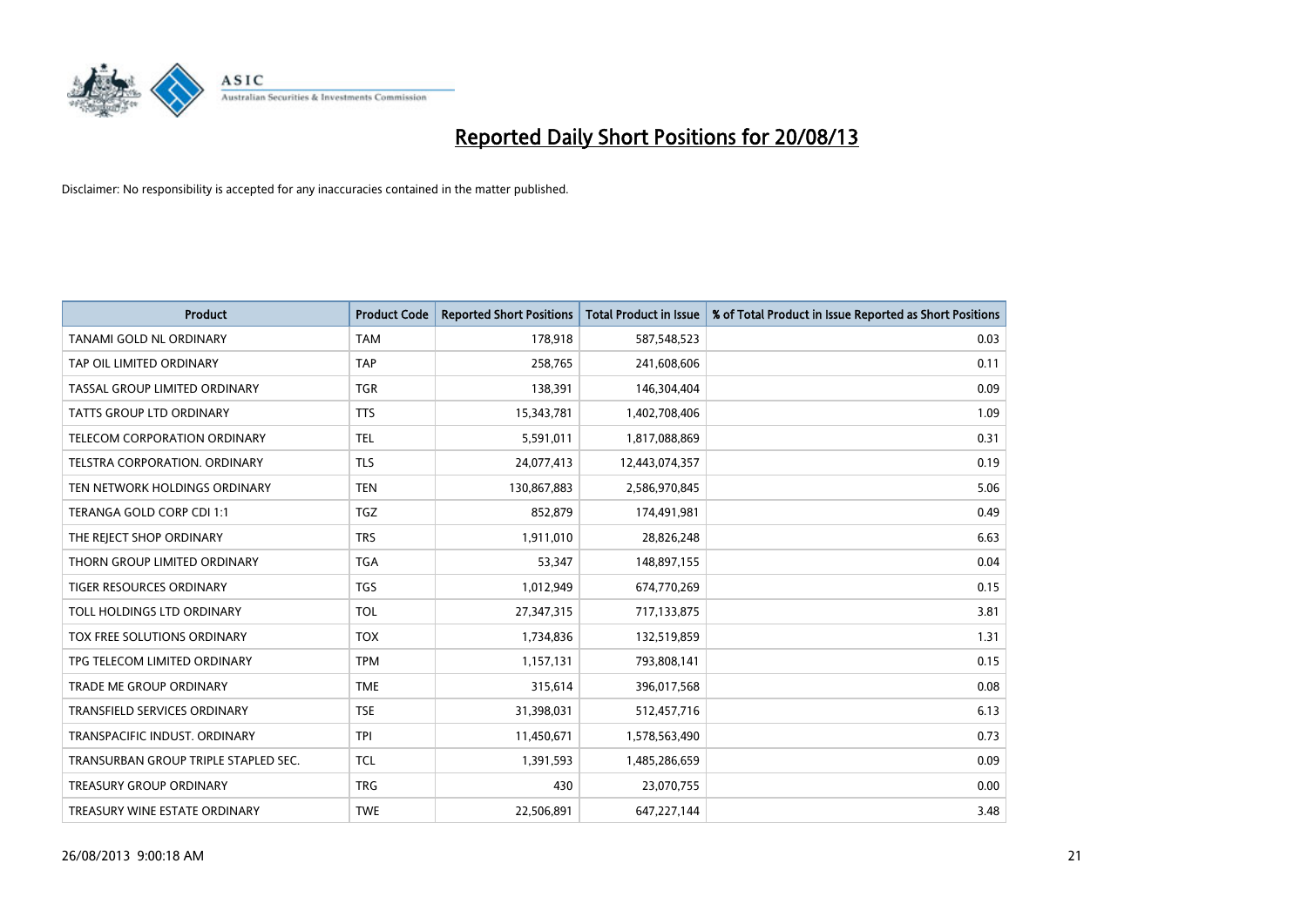

| <b>Product</b>                         | <b>Product Code</b> | <b>Reported Short Positions</b> | <b>Total Product in Issue</b> | % of Total Product in Issue Reported as Short Positions |
|----------------------------------------|---------------------|---------------------------------|-------------------------------|---------------------------------------------------------|
| TROY RESOURCES LTD ORDINARY            | <b>TRY</b>          | 695,900                         | 164,568,698                   | 0.42                                                    |
| TWENTY-FIRST FOX INC A NON-VOTING CDI  | <b>FOXLV</b>        | 1,269,595                       | 1,623,548,480                 | 0.08                                                    |
| TWENTY-FIRST FOX INC B VOTING CDI      | <b>FOX</b>          | 392,855                         | 1,112,242,654                 | 0.04                                                    |
| <b>UGL LIMITED ORDINARY</b>            | UGL                 | 18,664,036                      | 166,511,240                   | 11.21                                                   |
| UNILIFE CORPORATION CDI 6:1            | <b>UNS</b>          | 674                             | 273,146,346                   | 0.00                                                    |
| UXC LIMITED ORDINARY                   | <b>UXC</b>          | 353,729                         | 308,906,770                   | 0.11                                                    |
| <b>VENTURE MINERALS ORDINARY</b>       | <b>VMS</b>          | 193,000                         | 287,320,170                   | 0.07                                                    |
| <b>VIRGIN AUS HLDG LTD ORDINARY</b>    | <b>VAH</b>          | 92,363,714                      | 2,581,231,776                 | 3.58                                                    |
| <b>VIRTUS HEALTH LTD ORDINARY</b>      | <b>VRT</b>          | 11,000                          | 79,536,601                    | 0.01                                                    |
| <b>VOCUS COMMS LTD ORDINARY</b>        | <b>VOC</b>          | 52,807                          | 78,546,557                    | 0.07                                                    |
| <b>WDS LIMITED ORDINARY</b>            | <b>WDS</b>          | 7                               | 144,740,614                   | 0.00                                                    |
| WEBIET LIMITED ORDINARY                | <b>WEB</b>          | 1,514,877                       | 79,397,959                    | 1.91                                                    |
| <b>WESFARMERS LIMITED ORDINARY</b>     | <b>WES</b>          | 30,400,344                      | 1,006,674,601                 | 3.02                                                    |
| WESFARMERS LIMITED PARTIALLY PROTECTED | <b>WESN</b>         | 202,984                         | 150,518,997                   | 0.13                                                    |
| WESTERN AREAS LTD ORDINARY             | <b>WSA</b>          | 20,442,809                      | 196,843,803                   | 10.39                                                   |
| WESTERN DESERT RES. ORDINARY           | <b>WDR</b>          | 3,023,294                       | 392,493,317                   | 0.77                                                    |
| WESTFIELD GROUP ORD/UNIT STAPLED SEC   | <b>WDC</b>          | 6,496,972                       | 2,168,299,076                 | 0.30                                                    |
| WESTFIELD RETAIL TST UNIT STAPLED      | <b>WRT</b>          | 12,958,627                      | 2,995,945,800                 | 0.43                                                    |
| <b>WESTPAC BANKING CORP ORDINARY</b>   | <b>WBC</b>          | 23,979,342                      | 3,103,729,084                 | 0.77                                                    |
| WHITE ENERGY COMPANY ORDINARY          | <b>WEC</b>          | 42,413                          | 322,974,494                   | 0.01                                                    |